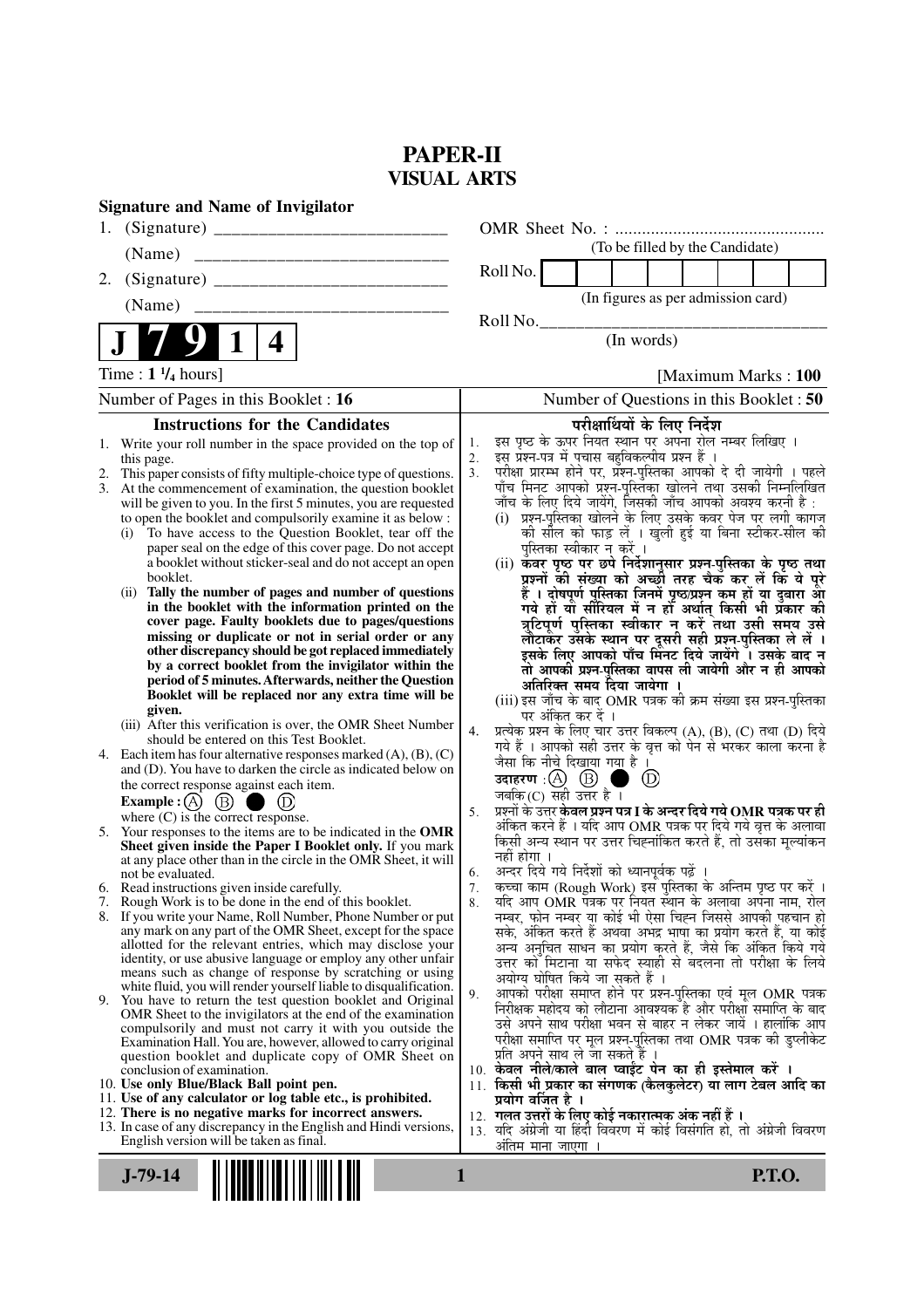# **VISUAL ARTS**

## **Paper – II**

- **Note :** This paper contains **fifty (50)** objective type questions of **two (2)** marks each. **All** questions are compulsory.
- **1.** Which of the following Mosque Architecture has similarity with Cathedral-Mosqaue Cardoba in Spain ?
	- (A) Jami Masjid, Gulbarga
	- (B) Jami Masjid, Bidar
	- (C) Jami Masjid , Daulatabad
	- (D) Jami Masjid , Ahmedabad
- **2.** Which of the following temple has panchayatan plan ?
	- (A) Kandariya Mahadev, Khajuraho
	- (B) Vishnu Temple of Deogarh, Jhansi
	- (C) Parvati temple, Nachanakuthara
	- (D) Avanti swami temple, Avantipura
- **3.** Famous painted panel of 'Indra' with 'Apsaras and kinnar couple' is painted in which cave of Ajanta?
	- (A) Cave No. 9
	- (B) Cave No. 11
	- (C) Cave No. 14
	- (D) Cave No. 17
- **4.** The sculpted Head of Nefertiti is housed in which museum?
	- (A) British Museum,UK
	- (B) Los Angeles Museum, USA
	- (C) Louvre Museum, France
	- (D) Berlin Museum, Germany
- **5.** Optical mixture of colours is associated with
	- (A) Impressionism
	- (B) New Impressionism
	- (C) Post Impressionism
	- (D) Fauvism
- **6.** Whose paintings are related with 'tantric' feel
	- (A) V.S.Gaitonde
	- (B) K.K.Hebbar
	- (C) G.R.Santosh
	- (D) Vivan Sundaram
- **7.** 'Impasto' technique is related with (A) Painting
	- (B) Printmaking
	- (C) Photography
	- (D) Digital photography
- **8.** Jackson Pollock is known for
	- (A) Designing Furniture
	- (B) Action Painting
	- (C) Interior Decoration
	- (D) Printmaking
- **9.** Sculptor Ram Chhatpar is known for
	- (A) Wooden Sculpture
	- (B) Metal Casting
	- (C) Stone Carving
	- (D) New Media
- **10.** What is the favourite medium of P. R. Daroz
	- (A) Wood (B) Stone
	- (C) Paper pulp (D) Ceramics
- **11.** Wooden Sculptures created by Abanindranath Tagore are in the collection of
	- (A) Lalit Kala Academy
	- (B) National Gallery of Modern Art
	- (C) National Museum of New Delhi
	- (D) Indian Museum of Kolkata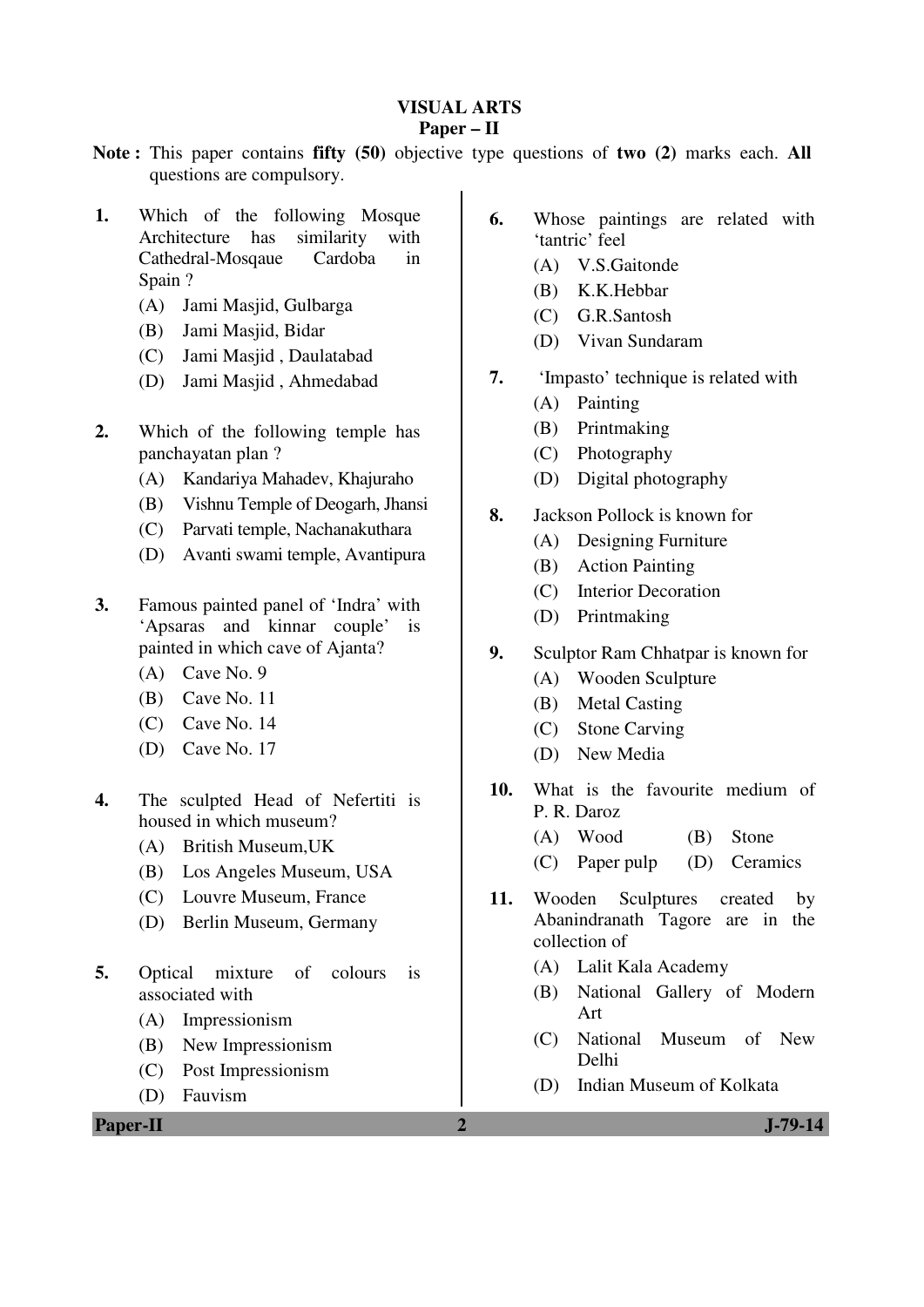# दृश्य कलाएँ प्रश्नपत्र – II

**निर्देश :** इस प्रश्नपत्र में **पचास (50)** बह-विकल्पीय प्रश्न हैं । प्रत्येक प्रश्न के **दो (2)** अंक हैं । सभी प्रश्न अनिवार्य हैं ।

- **1.** ×®Ö´®Ö×»Ö×ÜÖŸÖ ´Öë ÃÖê ×ÛúÃÖ ´Ö×Õ֤ü Ûúß ¾ÖÖßÖãÛú»ÖÖ कारडोबा (स्पेन) की कैथीड्रल-मस्जिद के समान है ?
	- $(A)$  जामी मस्जिद, गलबर्गा
	- (B) जामी मस्जिद, बिदर
	- (C) जामी मस्जिद, दौलताबाद
	- (D) जामी मस्जिद, अहमदाबाद
- 2. निम्नलिखित में से किस मंदिर में पंचायतन योजना है ?
	- (A) कन्दरिया महादेव, खजुराहो
	- (B) देवगढ़ का विष्णु मंदिर, झाँसी
	- (C) पार्वती मंदिर, नाचोनाकृथारा
	- (D) अवन्ति स्वामी मंदिर, अवन्तिपुरा
- 3. ÞJ प्रसिद्ध चित्रित पेनल जिसमें इन्द्र के साथ अप्सराएँ एवं एक किन्नर दम्पति चित्रित है, वह अजन्ता की किस गुफा में चित्रित है ?
	- $(A)$  गुफा संख्या 9
	- $(B)$  गफा संख्या 11
	- $(C)$  गुफा संख्या 14
	- (D) गुफा संख्या 17
- **4.** नेफ्रेतिति मर्ति का सिर किस संग्रहालय में है ?
	- (A) ब्रिटिश म्युजियम, यू.के.
	- (B) लॉस एंजलीस म्यूजियम, यू.एस.ए.
	- (C) लुव्र म्युजियम, फ्रांस
	- (D) बर्लिन म्युजियम, जर्मनी
- **5.** ∑ंगों का प्रकाशीय मिश्रण किससे सम्बद्ध है ?
	- $(A)$  प्रभाववाद
	- $(B)$  नव प्रभाववाद
	- $(C)$  उत्तर प्रभाववाद
	- (D) फाववाद

**6.** निम्नलिखित में से किसके चित्र तान्त्रिक भाव के हें ?

- $(A)$  वी.एस. गायतोंडे
- $(B)$  के.के. हैब्बर
- $(C)$  नी आर सन्तोष
- (D) विवान सुन्दरम्
- 7. 'इम्पेस्टो तकनीक' किससे सम्बन्धित है ?
	- $(A)$  चित्रकला
	- (B) प्रिंट मेकिंग
	- $(C)$  फोटोग्राफी
	- $(D)$  डिजिटल फोटोग्राफी
- **8.** •ÖêŒÃÖ®Ö ¯ÖÖê»ÖÖòÛú ×ÛúÃÖÛêú ×»Ö‹ ¯ÖÏ×ÃÖ¨ü Æîü ?
	- $(A)$  फर्नीचर डिजाइन करने के लिए
	- $(B)$  एक्शन पेंटिंग
	- (C) आन्तरिक सज्जा
	- (D) प्रिंट मेकिंग
- 9. <sup>F</sup>HÖ TH छाटपार किसलिए प्रसिद्ध है ?
	- $(A)$  काष्ट मर्तिकला
	- (B) धात् को ढालने के लिए (मेटल कास्टिंग)
	- (C) प्रस्तर-उत्कीर्णन
	- (D) नव मीडिया
- 10. पी.आर. दरोज का मनचाहा माध्यम कौन सा है ?
	- $(A)$  काष्ठ
	- $(B)$  प्रस्तर
	- (C) कागज की लुगदी
	- $(D)$  मृत्तिका
- 11. अबनिंद्रनाथ टैगोर की काष्ठ मूर्तियाँ कहाँ संग्रहीत हें ?
	- $(A)$  ललितकला अकादमी
	- (B) राष्ट्रीय आधुनिक कला गैलरी
	- $(C)$  राष्टीय संग्रहालय, नई दिल्ली
	- (D) भारतीय संग्रहालय, कोलकाता

 **J-79-14 3 Paper-II**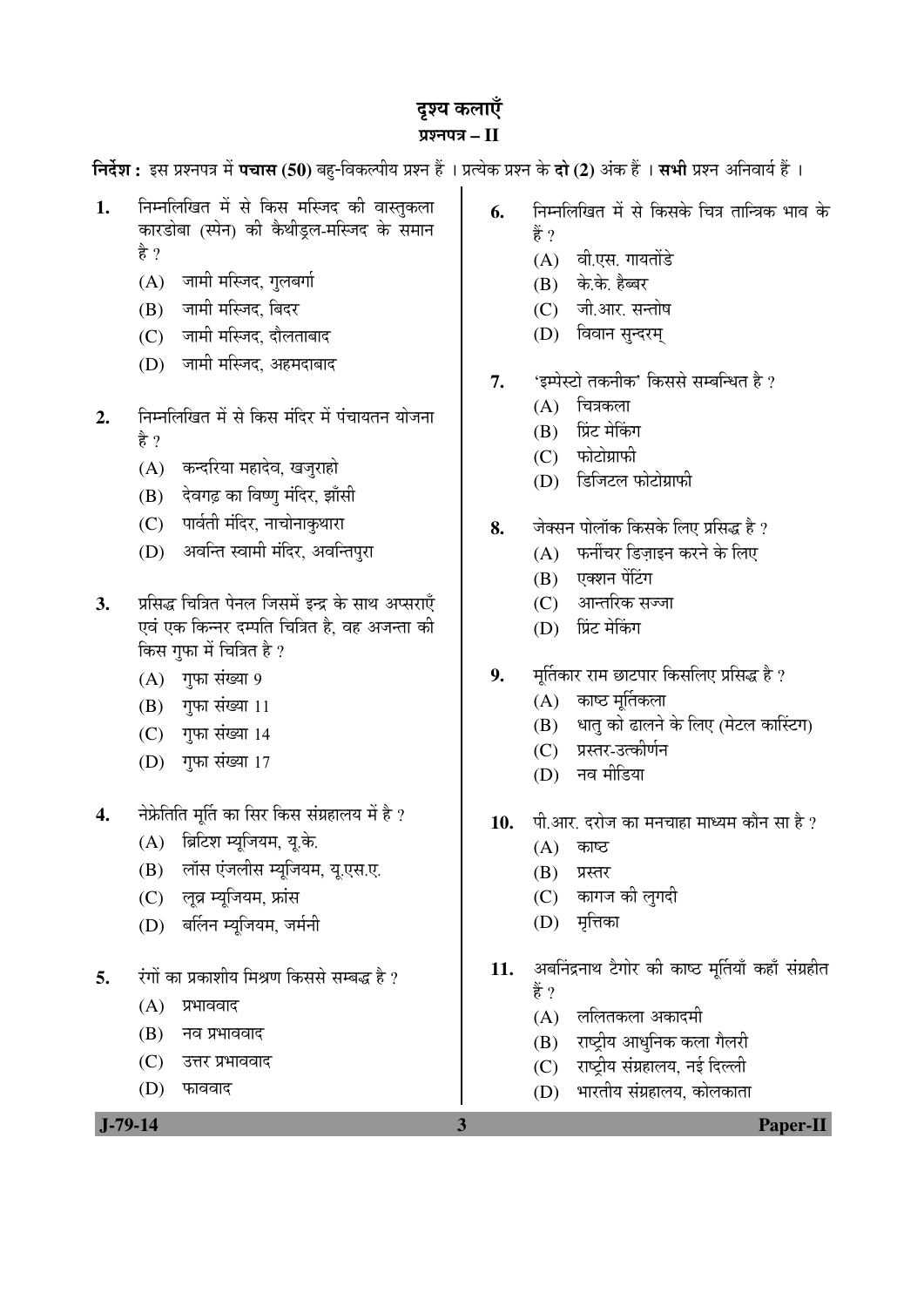- **12.** Sculptures recovered from famous stupa of Bharhut are made of
	- (A) Terracotta
	- (B) Buff coloured Sandstone
	- (C) Red Sandstone
	- (D) Black Granite
- **13.** Lithography was invented by
	- (A) Aloys Senefelder
	- (B) Johanne Gutenberg
	- (C) Gleisner
	- (D) Benjamin West
- **14.** Paper pulp as medium for print is used by
	- (A) Somnath Hore
	- (B) Jagmohan Chopra
	- (C) Anupam Sood
	- (D) Laxma Gaud
- **15.** Collage plate printing process was introduced in India by
	- (A) Kanwal Krishna
	- (B) Jai Zharotia
	- (C) Paramjeet Singh
	- (D) Yusuf
- **16.** 'Aquatint' effect is obtained by
	- (A) Resin (B) Crayon
	- (C) Chalk (D) Gum
- **17.** Visual Communication in part or whole, relies on
	- (A) Surving WWW
	- (B) Stylising and problem solving
	- (C) Computer assisted presentation
	- (D) Vision

**Paper-II 4 J-79-14**

- **18.** Symbol visual communication is often referred to
	- (A) Any 2-dimensional images
	- (B) The eye of Horus
	- (C) Bull's Eye
	- (D) Eyes in CBS Logo
- **19.** Who is known as the father of Gestalt Psychology of visual perception
	- (A) Aldoux Huxley
	- (B) Max Medinger
	- (C) Max Wertheimer
	- (D) Philip B Megg
- **20.** Who is the Font Designer of 'Helvetia'?
	- (A) Aldous Huxley
	- (B) Max Medinger
	- (C) Max Wertheimer
	- (D) Giambatista Bodoni
- **21.** Choose the correct chronological sequenceof the Metal Sculptures
	- (A) Dancing girl from Mohenjodaro, Sultanganj Buddha, Vaikuntha of Kangra, Bronze Nataraj of Chola style
	- (B) Sultanganj Buddha, Dancing girl from Mohen-jodaro, Bronze Nataraj of Chola style, Vaikuntha of Kangra
	- (C) Bronze Nataraj of Chola style, Sultanganj Buddha, Dancing girl from Mohen-jodaro, Vaikuntha of Kangra
	- (D) Dancing girl from Mohenjodaro, Sultanganj Buddha, Bronze Nataraj of Chota style, Vaikuntha of Kangra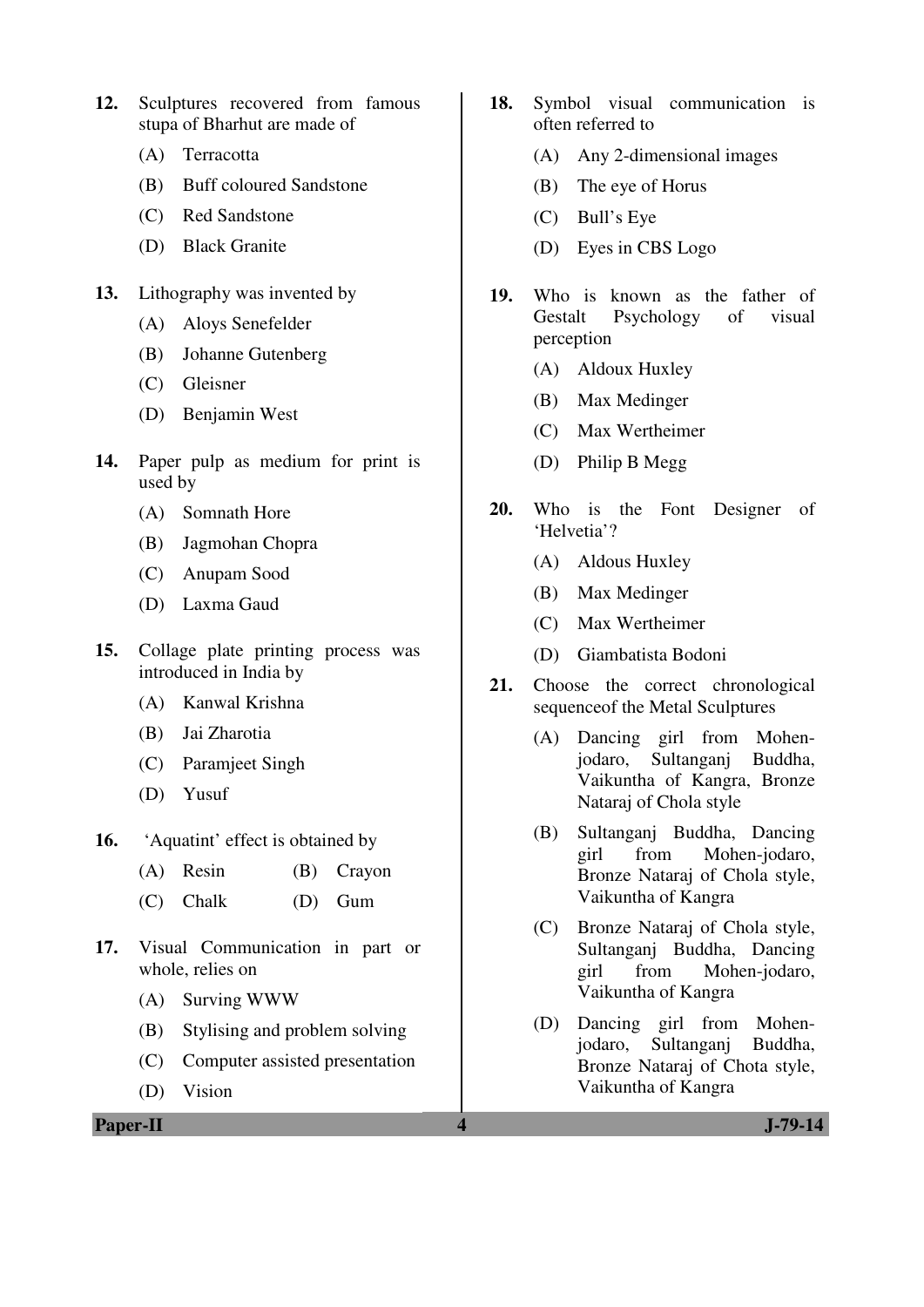- 12. भरहत के प्रसिद्ध स्तुपा से प्राप्त मुर्तियाँ निर्मित हैं
	- (A) टेराकोटा
	- (B) पाण्डुरंगा बलुआ पत्थर
	- (C) लाल बालु पत्थर
	- (D) काला ग्रेनाइट
- 13. लिथोग्राफी खोज है
	- (A) अलाएस सेनेफेडर
	- (B) जोहाने गुटनबर्ग
	- (C) ग्लिसनर
	- (D) बेंजमिन वेस्ट
- 14. प्रिंट के लिए कागज की लुगदी के माध्यम का <u>प्रयोग निम्नलिखित में से किसने किया ?</u>
	- $(A)$  सोमनाथ होरे
	- $(B)$  जगमोहन चोपडा
	- (C) अनुपम सूद
	- (D) लक्ष्मा गौड
- 15. कोलाज प्लेट प्रिंटिंग प्रक्रिया भारत में किसने आरम्भ की  $\overline{?}$ 
	- (A) कंवल कृष्ण
	- (B) जय झरोटिया
	- (C) परमजीत सिंह
	- (D) यूसुफ
- 16. **'जल आभा' का प्रभाव प्राप्त होता** है
	- $(A)$  रेसिन
	- (B) क्रियोन
	- $(C)$  चाक
	- $(D)$  गोंद
- 17. *अंश अथवा पूर्ण दृश्य सम्प्रेषण निर्भर है* 
	- (A) डब्ल्यू डब्ल्यू डब्ल्यू सर्विंग
	- (B) रूढ शैली से काम करना और समस्याओं को सुलझाना
	- (C) कम्प्यूटर की सहायता से की गई प्रस्तुति
	- (D) दृष्टि
- 18. प्रतीक दृश्य सम्प्रेषण को प्राय: संदर्भित किया जाता Æîü
	- $(A)$  कोई दो विमितीय छवियाँ
	- $(B)$  होरस की आँख (द आई आफ होरस)
	- (C) गवाक्ष (बुल'स आई)
	- (D) सी बी एस लोगो में आँखें (आइज़ इन सी बी एस लोगो)
- 19. दृश्य बोध के गेस्टाल्ट मनोविज्ञान का जनक कौन हैं ?
	- $(A)$  एल्डाक्स हक्सले
	- (B) मैक्स मेडिंगर
	- (C) मैक्स वेरदीमर
	- (D) फिलिप बी. मेग्ग
- 20. 'हेलवेटिया' का फांट डिजाइनर कौन हैं ?
	- (A) एलडाक्स हक्सले
	- (B) मैक्स मेडिंगर
	- (C) मैक्स वेरदीमर
	- $(D)$  गिआमबतीसा बोदोनी
- 21. निम्नलिखित धातु मूर्तियों के कालक्रमानुसार सही क्रम का चयन कीजिए :
	- $(A)$  मोहेनजोदाड़ो की डांसिंग गर्ल, सुल्तान गंज का बुद्ध, कांगड़ा का वैकुण्ठ, चोलशैली के कांस्य नटराज
	- (B) सुल्तान गंज का बुद्ध, मोहेनजोदाड़ो की डांसिंग गर्ल, चोलशैली के कांस्य नटराज, कांगड़ा का वैकुण्ठ
	- (C) घोलशैली के कांस्य नटराज, सुल्तान गंज का बुद्ध, मोहेनजोदाड़ो की डांसिंग गर्ल, कांगड़ा का वैकुण्ठ
	- $(D)$  मोहेनजोदाड़ो की डांसिंग गर्ल, सुल्तान गंज का बुद्ध, चोलशैली के कांस्य नटराज, कांगड़ा का वैकण्ठ

 **J-79-14 5 Paper-II**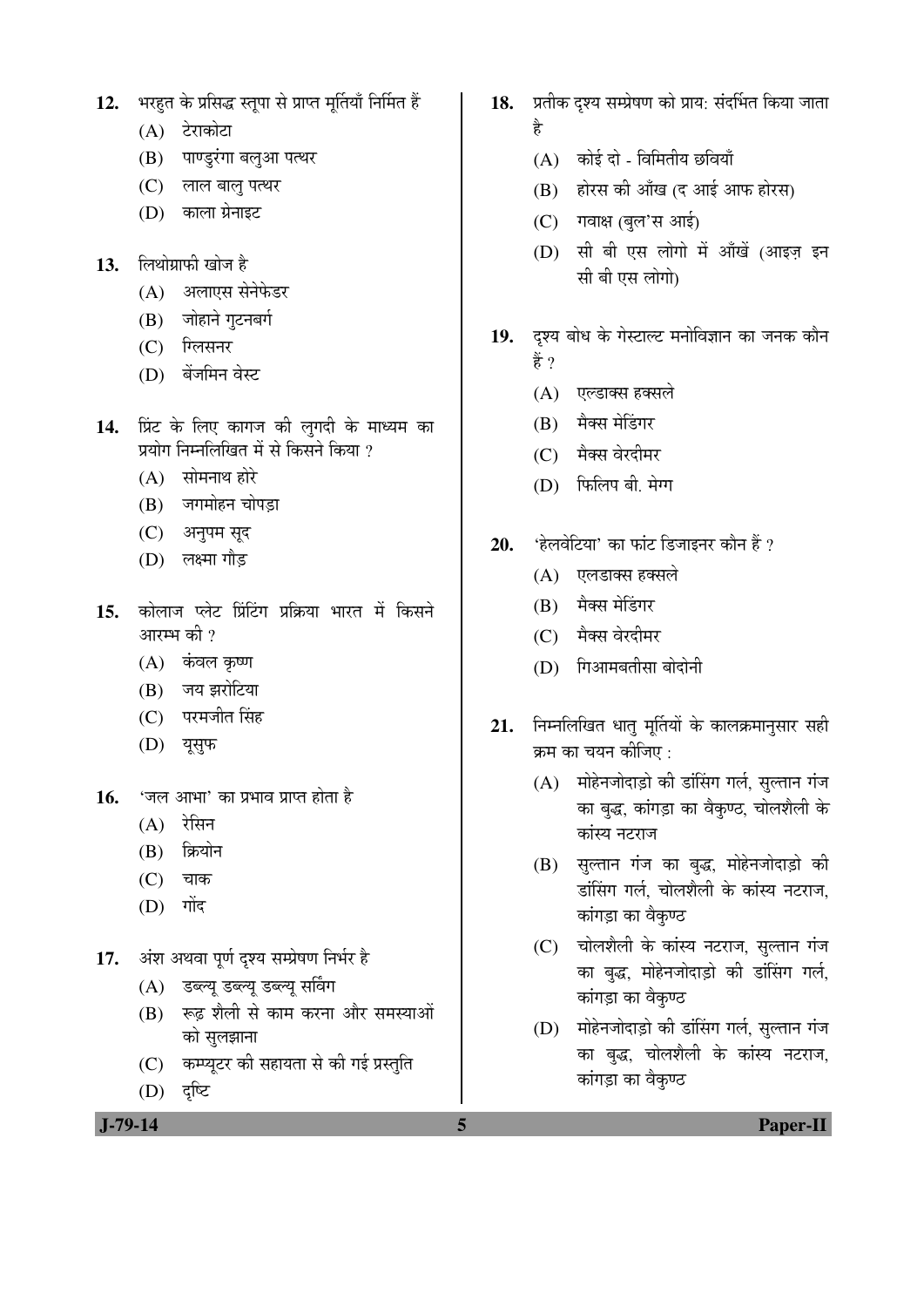- **22.** Choose the correct chronological sequence of western philosophers :
	- (A) Plato, St. Augustine, Socrates, Pythagoras
	- (B) Pythagoras, Socrates, Plato, St. Augustine
	- (C) Plato, Pythagoras, Socrates, St. Augustine
	- (D) Plato, Socrates, St. Augustine, Pythagoras
- **23.** Choose the correct chronological sequence of the Sculptors
	- (A) Bipin Bihari Goswami, A.M. Davierwala, Biman B. Das, K.S. Kulkarni,
	- (B) Bipin Bihari Goswami, Biman B. Das, K.S. Kulkarni, A.M. Davierwala
	- (C) K.S. Kulkarni, A.M. Davierwala, Bipin Bihari Goswami, Biman B. Das
	- (D) K.S. Kulkarni, A.M. Davierwala, Biman B. Das, Bipin Bihari Goswami
- **24.** Choose the Correct Chronological sequence of Sculptors :
	- (A) Rajanikant Panchal, Amarnath Sehgal, Shankho Choudhury, Girish Bhatt
	- (B) Amarnath Sehgal, Rajanikant Panchal, Shankho Choudhury, Girish Bhatt
	- (C) Shankho Choudhury, Rajanikant Panchal, Amarnath Sehgal, Girish Bhatt
	- (D) Girish Bhatt, Shankho Choudhury, Amarnath Sehgal, Rajanikant Panchal
- **25.** Choose the correct historical sequence of the materials used in printing :
	- (A) Cloth, Paper, Cardboard, Glass
	- (B) Cardboard, Cloth, Paper, Glass
	- (C) Cardboard, Paper, Cloth, Glass
	- (D) Paper, Glass, Cardboard, Cloth
- **26.** Choose the correct Chronological sequence of Printing
	- (A) Photography, Surface Printing, Screen Printing, Relief Printing
	- (B) Relief Printing, Surface Printing, Screen Printing, Photography
	- (C) Surface Printing, Relief Printing, Screen Printing, Photography
	- (D) Screen Printing, Photography, Relief Printing, Surface Printing
- **27.** Choose the correct chronological sequence of Renaissance painters :
	- (A) Fra Angelico, Mantegna, Botticelli, Verrocchio
	- (B) Botticelli, Verrocchio, Fra Angelico, Mantegna
	- (C) Verrocchio, Fra Angelico, Botticelli, Mantegna
	- (D) Botticelli, Verrocchio, Mantegna, Fra Angelico

**Paper-II 6 J-79-14**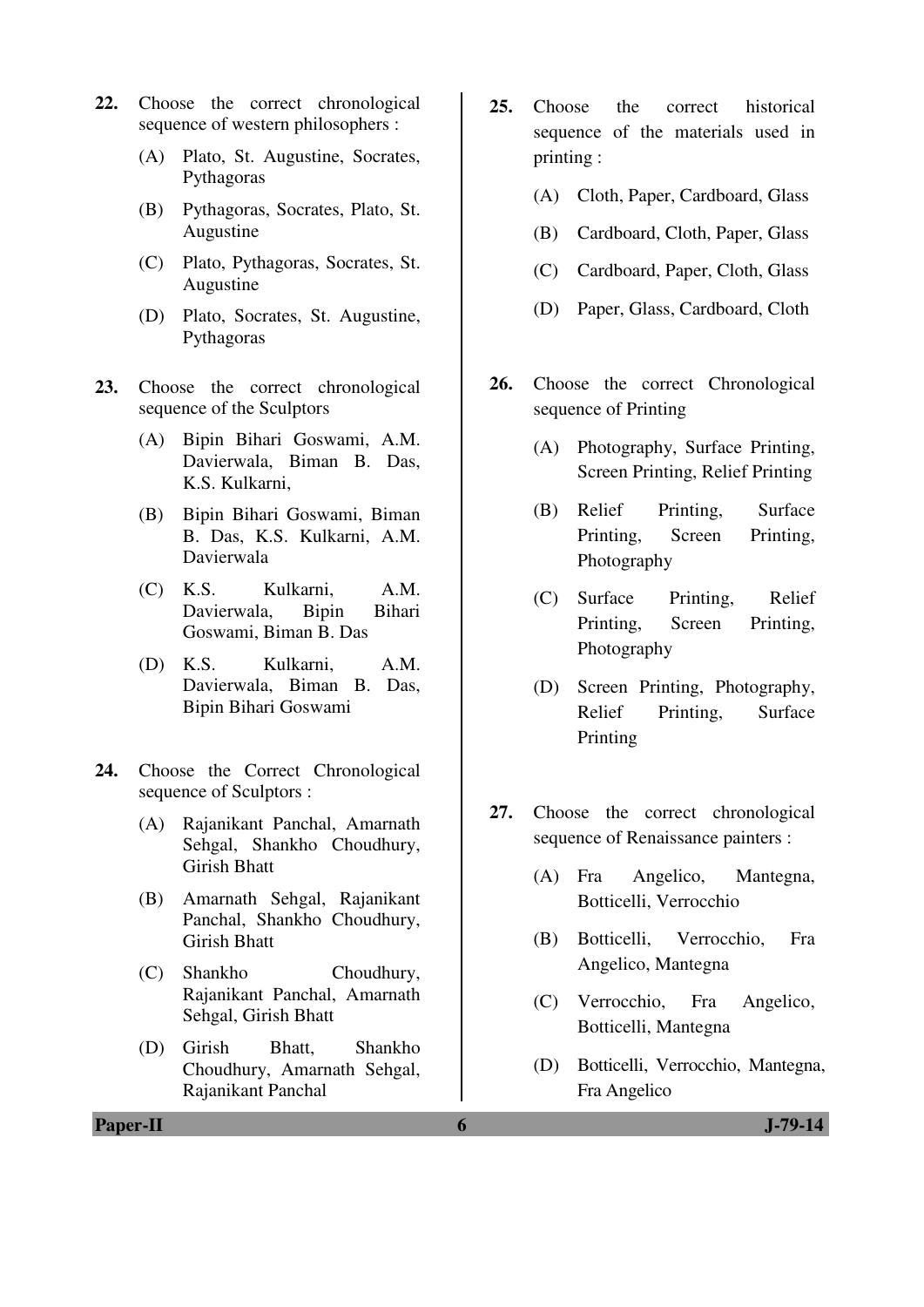- 22. कालक्रमानसार पश्चिमी दार्शनिकों के निम्न क्रमों से सही क्रम का चयन कीजिए :
	- (A) ज्लेटो, सेंट अगस्तीन, सुकरात, पायथागोरस
	- (B) गायथागोरस, सकरात, प्लेटो, सेंट अगस्तीन
	- (C) प्लेटो, पायथागोरस, सुकरात, सेंट अगस्तीन
	- (D) प्लेटो, सकरात, सेंट अगस्तीन, पायथागोरस
- 23. निम्नलिखित मूर्तियों के कालक्रमानुसार सही क्रम की पहचान कीजिए :
	- $(A)$  बिपिन बिहारी गोस्वामी. ए.एम. डेवियरवाला, बिमन बी. दास, के.एस. कलकर्णी
	- (B) बिपिन बिहारी गोस्वामी, बिमन बी, दास, के.एस. कुलकर्णी, ए.एम. डेवियरवाला
	- (C) के.एस. कलकर्णी, ए.एम. डेवियरवाला, बिपिन बिहारी गोस्वामी. बिमन बी. दास
	- (D) के.एस. कुलकर्णी, ए.एम. डेवियरवाला, बिमन बी. दास, बिपिन बिहारी गोस्वामी
- 24. निम्नलिखित मूर्तिकारों के कालक्रमानुसार सही क्रम का चयन कीजिए $\,$  :
	- $(A)$  रजनीकांत पांचाल, अमरनाथ सहगल, शंख् चौधरी, गिरीश भट्ट
	- (B) अमरनाथ सहगल, रजनीकांत पांचाल, शंख् चौधरी, गिरीश भट्ट
	- (C) शंखु चौधरी, रजनीकांत पांचाल, अमरनाथ सहगल, गिरीश भट्ट
	- (D) गिरीश भट्ट, शंखु चौधरी, अमरनाथ सहगल, रजनीकांत पांचाल
- 25. निम्नलिखित में से प्रिटिंग में उपयोग किये जाने वाली सामर्गी का ऐतिहासिक सही क्रम का चयन कीजिए $\cdot$ 
	- $(A)$  वस्त्र, कागज, गत्ता, काँच
	- (B) गत्ता, वस्त्र, कागज, काँच
	- (C) गत्ता, कागज, वस्त्र, काँच
	- (D) कागज, काँच, गत्ता, वस्त्र
- 26. *प्रिंटिंग के कालक्रमानुसार सही क्रम को चुनिए :* 
	- $(A)$  फोटोग्राफी, सरफेस प्रिंटिंग, स्क्रीन प्रिंटिंग, रिलीफ प्रिंटिंग.
	- $(B)$  रिलीफ प्रिंटिंग, सरफेस प्रिंटिंग, स्क्रीन प्रिंटिंग, फोटोग्राफी,
	- $(C)$  सरफेस प्रिंटिंग, रिलीफ प्रिंटिंग, स्क्रीन प्रिंटिंग, फोटोग्राफ<mark>ी</mark>
	- $(D)$  स्क्रीन प्रिंटिंग, फोटोग्राफी, रिलीफ प्रिंटिंग, सरफेस प्रिंटिंग,
- 27. निम्नलिखित नवजागरण काल के चित्रकारों के कालक्रमानुसार सही व्यवस्थित क्रम का चयन कीजिए :
	- (A) फ्रा एंजिलिको, मनटेग्ना, बोट्टीसेली, वेरोशियो
	- (B) बोट्टीसेली, वेरोशियो, फ्रा एंजिलिको, मनटेग्ना
	- (C) वेरोशियो, फ्रा एंजिलिको, बोट्टीसेली, मनटेगना
	- (D) बोट्टीसेली, वेरोशियो, मनटेग्ना, फ्रा एंजिलिको

 **J-79-14 7 Paper-II**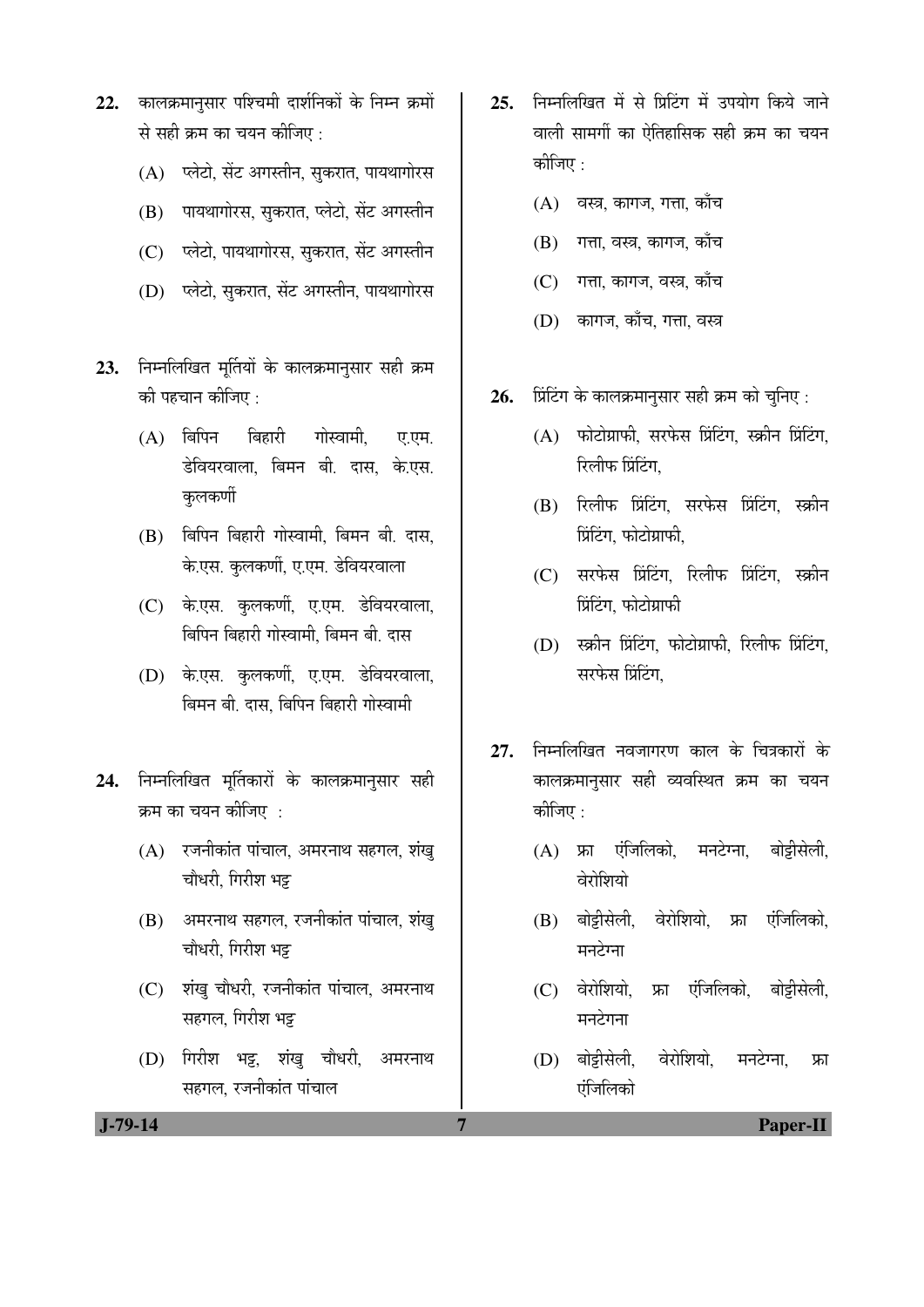- **28.** Choose the correct sequence according to Sanskrit Sutra
	- (A) Praman, Bhav, Lavnya, Varnikabhanga
	- (B) Bhav, Lavnya, Varnikabhanga, Praman
	- (C) Varnikabhanga, Praman, Bhav, Lavnya
	- (D) Lavnya, Praman, Bhav, Varnikabhanga
- **29.** Choose the correct historical sequence
	- (A) Advent of Printing, Emergence of Industries, Innovation of Movable Type, Invention of Photography
	- (B) Innovation of Movable Type, Invention of Photography, Emergence of Industries, Advent of Printing
	- (C) Emergence of Industries, Advent of Printing, Innovation of Movable Type, Invention of Photography
	- (D) Emergence of Industries, Innovation of Movable Type, Invention of Photography, Advent of Printing
- **30.** Choose the correct sequence
	- (A) Comprehensive, Thumbnail, Final, Finish
	- (B) Thumbnail, Comprehensive, Finish, Final
	- (C) Thumbnail, Finish, Final, Comprehensive
	- (D) Finish, Final, Thumbnail, Comprehensive
- **31. Assertion (A)** : "Catharsis" is the depiction of emotions through art.
	- **Reason (R) :** Because the "catharsis" is a process of purification that refreshes our emotions.

## **Codes :**

- (A) (A) and (R) both are correct
- (B) (A) is Correct but (R) is incorrect
- (C) (A) is incorrect and (R) is correct
- (D) (A) and (R) are incorrect
- **32. Assertion (A) :** In the Middle East, arches were constructed as a major idiom in their architecture.
	- **Reason (R) :** Because they did not know the technique of erecting the pillars and beams.

### **Codes :**

- (A) (A) and (R), both are correct
- (B) (A) is correct but (R) is incorrect
- (C) (A) is incorrect and (R) is correct
- (D) (A) and (R) are incorrect
- **33. Assertion (A) :** Jamini Roy focused on folk theme and painted in simplistic ethnic style of Kalighat pat- chitra.
	- **Reason (R) :** Because he wanted to be popular like many other painters of the Colonial India.

### **Codes :**

- (A) (A) and (R), both are correct
- (B) (A) and (R) are incorrect
- (C) (A) is correct but (R) is incorrect
- (D) (A) is incorrect and (R) is correct

**Paper-II 8 J-79-14**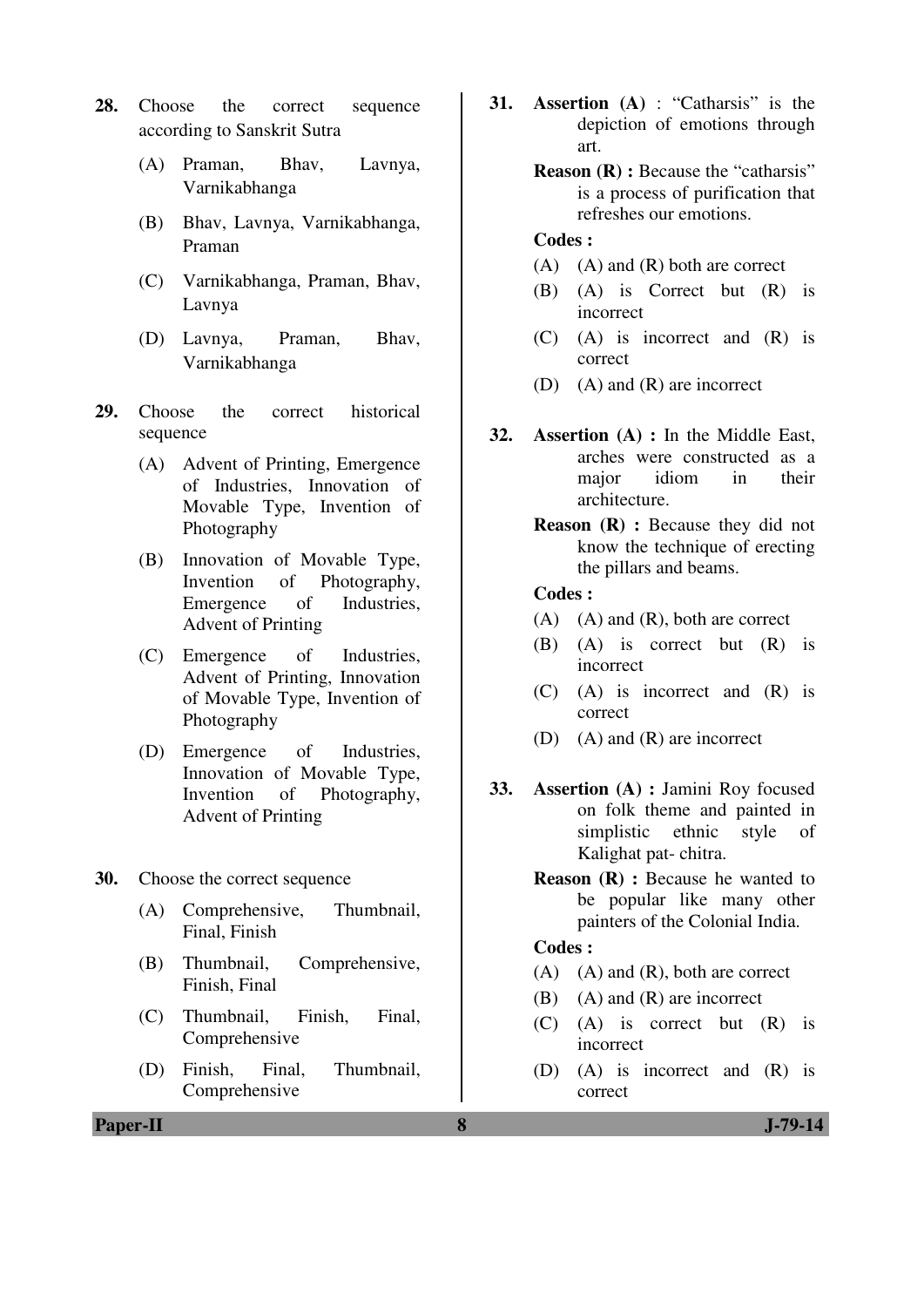- 28. संस्कृत सूत्र के कालक्रम के आधार पर सही क्रम को चुनिए :
	- $(A)$  प्रमाण, भाव, लावण्य, वर्णिका भंग
	- $(B)$  भाव, लावण्य, वर्णिका भंग, प्रमाण
	- $(C)$  वर्णिका भंग, प्रमाण, भाव, लावण्य
	- $(D)$  लावण्य, प्रमाण, भाव, वर्णिका भंग

**29.** सही ऐतिहासिक क्रम का चयन कीजिए :

- $(A)$  प्रिंटिंग का आगमन, उद्योगों का आविर्भाव, <u>वियोज्य प्रकार का प्रारम्भ, फोटोग्राफी की</u> ग्वोज
- $(B)$  वियोज्य प्रकार का प्रारम्भ फोटोग्राफी की खोज, उद्योगों का आविर्भाव, प्रिंटिंग का आगमन
- $(C)$  उद्योगों का आविर्भाव, प्रिंटिंग का आगमन, वियोज्य प्रकार का प्रारम्भ. फोटोग्राफी की खोज
- (D) उद्योगों का आविर्भाव, वियोज्य प्रकार का प्रारम्भ, फोटोग्राफी की खोज, प्रिंटिंग का आगमन
- **30.** सही क्रम का चयन कीजिए :
	- (A) व्यापक, लघचित्र, अंतिम, परिष्कार
	- (B) लघुचित्र, व्यापक, परिष्कार, अंतिम
	- (C) लघुचित्र, परिष्कार, अंतिम, व्यापक
	- (D) परिष्कार, अंतिम, लघुचित्र, व्यापक
- **31. अभिकथन (A) : '**विरेचन' कला के माध्यम से भावों की अभिव्यक्ति है ।
	- **तर्क (R) :** क्योंकि विरेचन शुद्धि की प्रक्रिया है, जो हमारे भावों को ताजा करती है ।
	- कूट:
	- (A)  $(A)$  और  $(R)$  दोनों सही हैं।
	- $(B)$   $(A)$  सही है, लेकिन  $(R)$  गलत है।
	- (C) (A) गलत है और (R) सही है ।
	- (D) (A) और (R) गलत हैं।
- **32. अभिकथन (A) :** मध्य पूर्व में मेहराबों का निर्माण वास्तुकला में प्रमुखता से किया गया है $\parallel$ 
	- **तर्क (R) :** क्योंकि वे स्तंभ और धरन के उत्थापन को नहीं जानते थे ।
	- कूट:
	- $(A)$   $(A)$  और  $(R)$  दोनों सही हैं।
	- (B) (A) सही है, लेकिन (R) गलत है।
	- (C)  $(A)$  गलत है और  $(R)$  सही है।
	- (D) (A) और (R) गलत हैं।
- **33. अभिकथन (A) :** जामिनी रॉय ने लोक विषयों <u>को केंद्रित करके कालीघाट पटचित्रों की</u> सरल और जातीय शैली में चित्रित किया ।
	- **तर्क (R) :** क्योंकि वह उपनिवेशी भारत के अन्य चित्रकारों की भाँति प्रसिद्ध होना चाहते थे ।
	- कूट:
	- $(A)$   $(A)$  और  $(R)$  दोनों सही हैं।
	- $(B)$   $(A)$  और  $(R)$  गलत हैं।
	- (C)  $(A)$  सही है, लेकिन (R) गलत है।
	- (D)  $(A)$  गलत है और (R) सही है।

 **J-79-14 9 Paper-II**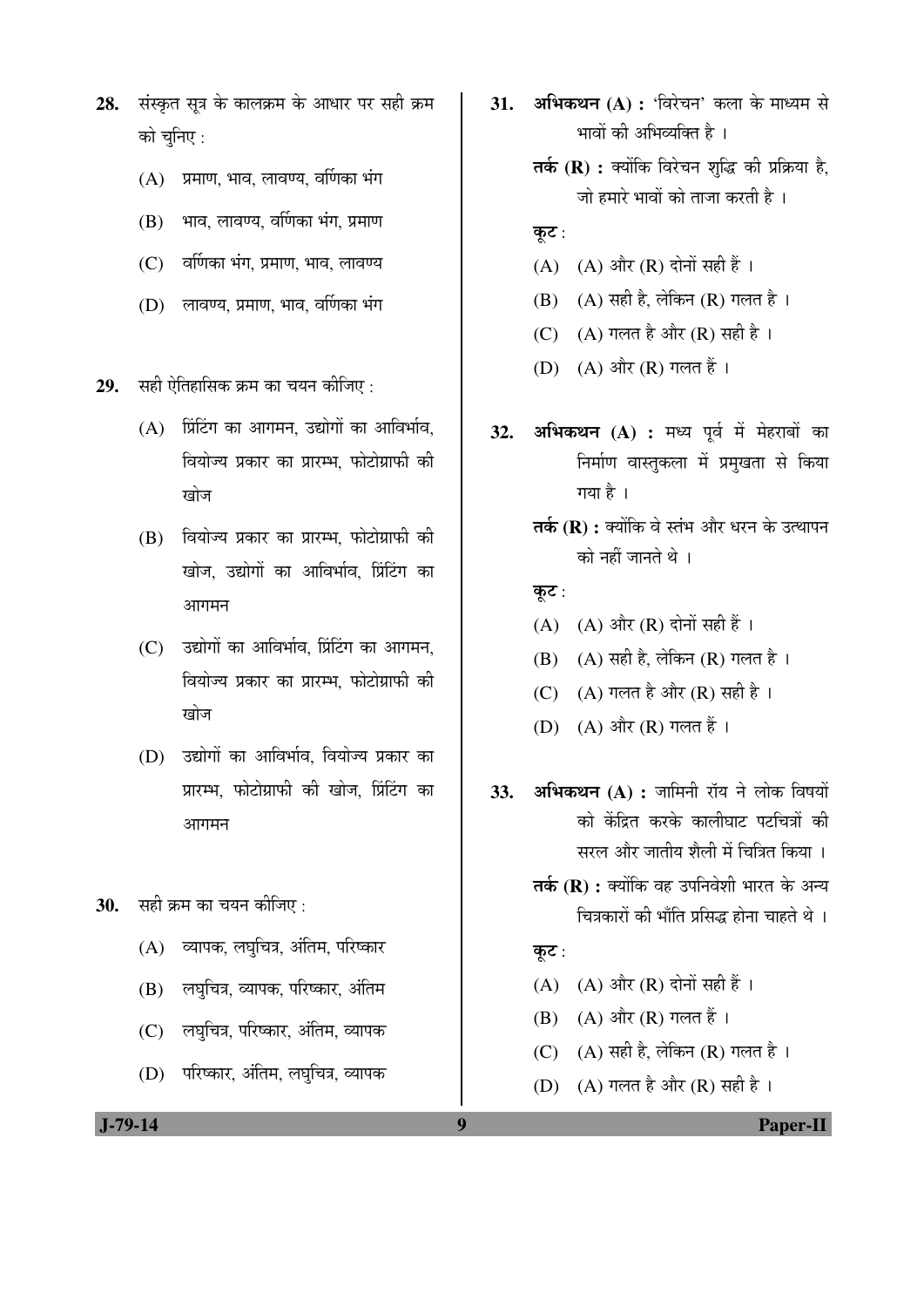- **34. Assertion (A) :** Nicholas Roerich painted Himalayan landscapes in tempera medium.
	- **Reason (R) :** He was highly fascinated by the natural magnificence of the Himalayas.

## **Codes :**

- $(A)$   $(A)$  and  $(R)$  both are correct
- (B) (A) and (R) are incorrect
- (C) (A) is correct but (R) is incorrect
- (D) (A) is incorrect and (R) is correct
- **35. Assertion (A) :** Earthenware clay is based on fine ball clay and is traditionally used for domestic items.

## **Codes :**

- $(A)$   $(A)$  and  $(R)$  both are incorrect
- $(B)$  (A) and  $(R)$  both are correct
- (C) (A) is correct but (R) is incorrect
- (D) (A) is incorrect and (R) is correct
- **36. Assertion (A) :** Ankit Patel made mobile sculptures.
	- **Reason (R) :** In contemporary sculpture scenario in India, it was for the first time.

#### **Codes :**

- $(A)$   $(A)$  and  $(R)$  both are incorrect
- $(B)$  (A) and  $(R)$  both are correct
- (C) (A) is correct but (R) is incorrect
- (D) (A) is incorrect and (R) is correct
- **37. Assertion (A) :** Lithography is also called plainography because printing and non-printing area are on the same plain.
	- **Reason (R) :** In Lithography unlike other processes it is possible only because oil based ink and water used or printing are repellent to each other.

## **Codes :**

- $(A)$   $(A)$  and  $(R)$  both are incorrect
- (B) (A) and (R) both are correct
- (C) (A) is correct but (R) is incorrect
- (D) (A) is incorrect and (R) is correct
- **38. Assertion (A) :** Somnath Hore has experimented with cement, plaster and paper pulp for print making.
	- **Reason (R) :** Otherwise he could not have produced the series of works like "Wounds".

#### **Codes :**

- $(A)$   $(A)$  and  $(R)$  both are correct
- (B) (A) is incorrect but (R) is correct
- (C) (A) is correct but (R) is incorrect
- (D) (A) and (R) both are incorrect
- **39. Assertion (A) :** An enduring logo is unaffected by time and appears as refreshing as it was the day it was created.
	- **Reason (R) :** Because it gets recognized easily and communicates the spirit of the brand continuously.

### **Codes :**

- $(A)$   $(A)$  and  $(R)$  both are incorrect
- (B) (A) is incorrect and (R) is correct
- (C) (A) is correct and (R) is also correct
- (D) (A) is correct but (R) is incorrect

**Reason (R) :** Because we get in red, white, and buff colours.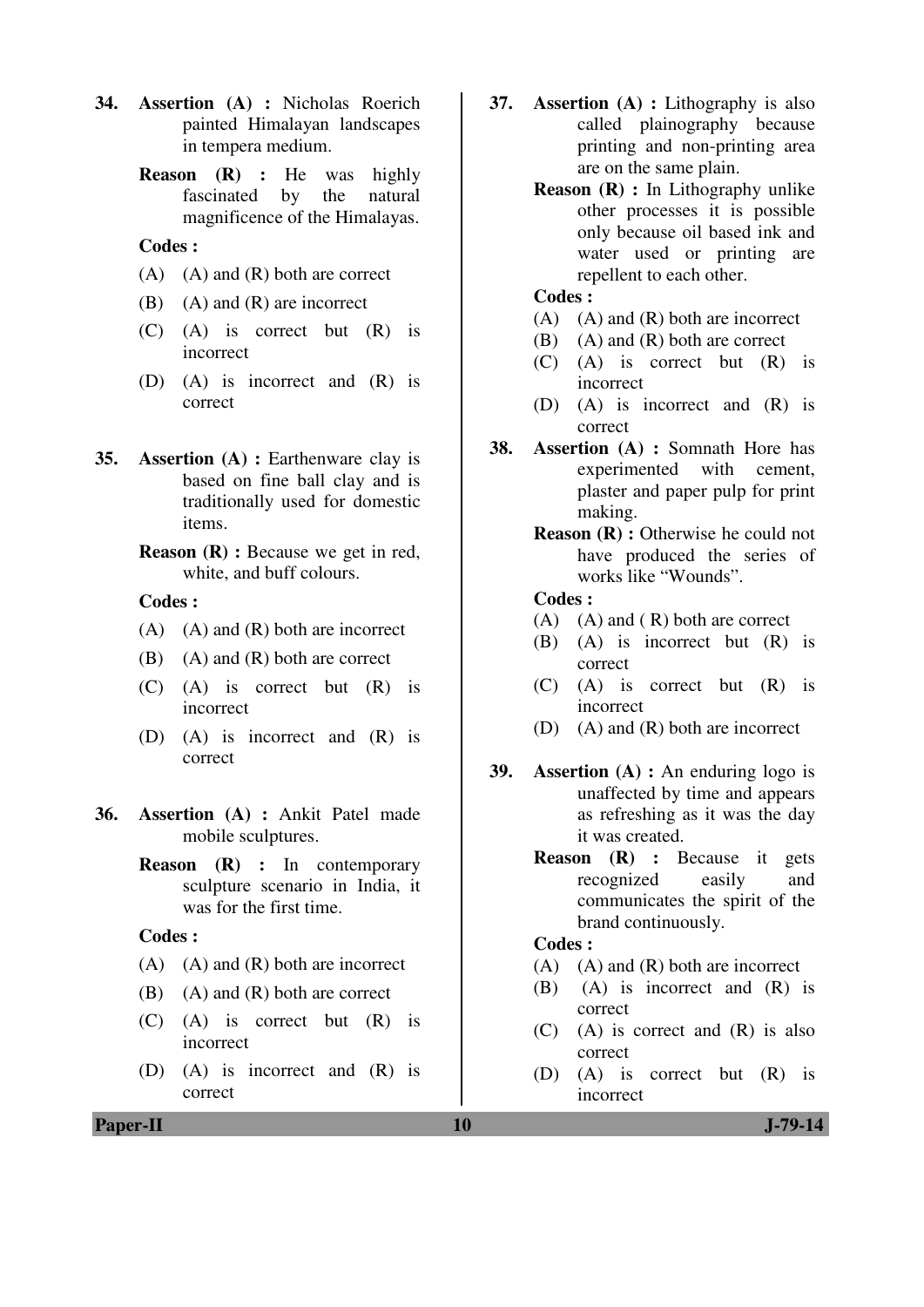- **34. अभिकथन (A) :** निकोलस रोंरिक में हिमालयी दश्य चित्रों को टैम्परा माध्यम में चित्रित किया ।
	- **तर्क (R) :** वह हिमालय के प्राकृतिक सौंदर्य से अत्यधिक आकर्षित थे ।
	- कूट :
	- $(A)$   $(A)$  और  $(R)$  दोनों सही हैं।
	- $(B)$   $(A)$  और  $(R)$  गलत हैं।
	- (C)  $(A)$  सही है, लेकिन (R) गलत है।
	- (D)  $(A)$  गलत है और  $(R)$  सही है।
- 35. अभिकथन (A) : मृदभांड की मिट्टी फाइन बाल मिटटी पर आधारित है, जिसे पारंपरिक रूप से घरेलू मदों में प्रयोग किया जाता है ।
	- **तर्क (R) :** क्योंकि इससे हम लाल. सफेद और पाण्ड रंगों में प्राप्त करते हैं ।

कूट:

- $(A)$   $(A)$  और  $(R)$  दोनों गलत हैं।
- $(B)$   $(A)$  और  $(R)$  दोनों सही हैं।
- $(C)$   $(A)$  सही है, लेकिन  $(R)$  गलत है।
- (D)  $(A)$  गलत है और (R) सही है।
- 36. अभिकथन (A) : अंकित पटेल ने चालित मुर्तिशिल्पों का निर्माण किया ।
	- **तर्क (R) :** क्योंकि भारत में समकालीन मर्तिशिल्प परिदश्य में यह पहला अवसर था।

कुट:

- $(A)$   $(A)$  और  $(R)$  दोनों गलत हैं।
- $(B)$   $(A)$  और  $(R)$  दोनों सही हैं ।
- $(C)$   $(A)$  सही है, लेकिन  $(R)$  गलत है।
- (D)  $(A)$  गलत है और  $(R)$  सही है ।
- 37. **अभिकथन (A) :** लिथोग्राफी को प्लेनोग्राफी भी कहा जाता है. क्योंकि इसमें प्रिंटिंग और नॉन-प्रिंटिंग क्षेत्र एक ही सतह पर होता है ।
	- **तर्क (R) :** अन्य प्रक्रियाओं की भाँति लिथोग्राफी में यह संभव है क्योंकि तैल-आधारित स्वाही और पानी का प्रयोग किया जाता है या प्रिंटिंग परस्पर विकर्षक होती है ।

कूट:

- $(A)$   $(A)$  और  $(R)$  दोनों गलत हैं।
- $(B)$   $(A)$  और  $(R)$  दोनों सही हैं।
- (C)  $(A)$  सही है, लेकिन (R) गलत है।
- (D)  $(A)$  गलत है और (R) सही है।
- **38. अभिकथन (A) :** सोमनाथ होर ने छापाचित्रण में सीमेंट, प्लास्टर और कागज की लगदी के प्रयोग किए ।
	- **तर्क (R) :** अन्यथा वह वुंड्स कार्यों की शृंखला तैयार नहीं कर पाता ।

कूट:

- (A)  $(A)$  और  $(R)$  दोनों सही हैं।
- (B)  $(A)$  गलत है, लेकिन (R) सही है।
- (C)  $(A)$  सही है, लेकिन (R) गलत है।
- $(D)$   $(A)$  और  $(R)$  दोनों गलत हैं।
- 39. अभिकथन (A) : एक स्थायी लोगो समय से अप्रभावित रहता है और यह सदैव नया जैसा लगता है ।
	- **तर्क (R) :** क्योंकि यह शीघ्रता से पहचाना जाता है और ब्रांड की आत्मा को निरंतर संप्रेषित करता है ।

कूट:

- $(A)$   $(A)$  और  $(R)$  दोनों गलत हैं।
- (B)  $(A)$  गलत है और  $(R)$  सही है।
- $(C)$   $(A)$  सही है और  $(R)$  भी सही हैं।
- (D)  $(A)$  सही है, लेकिन  $(R)$  गलत है।

 **J-79-14 11 Paper-II**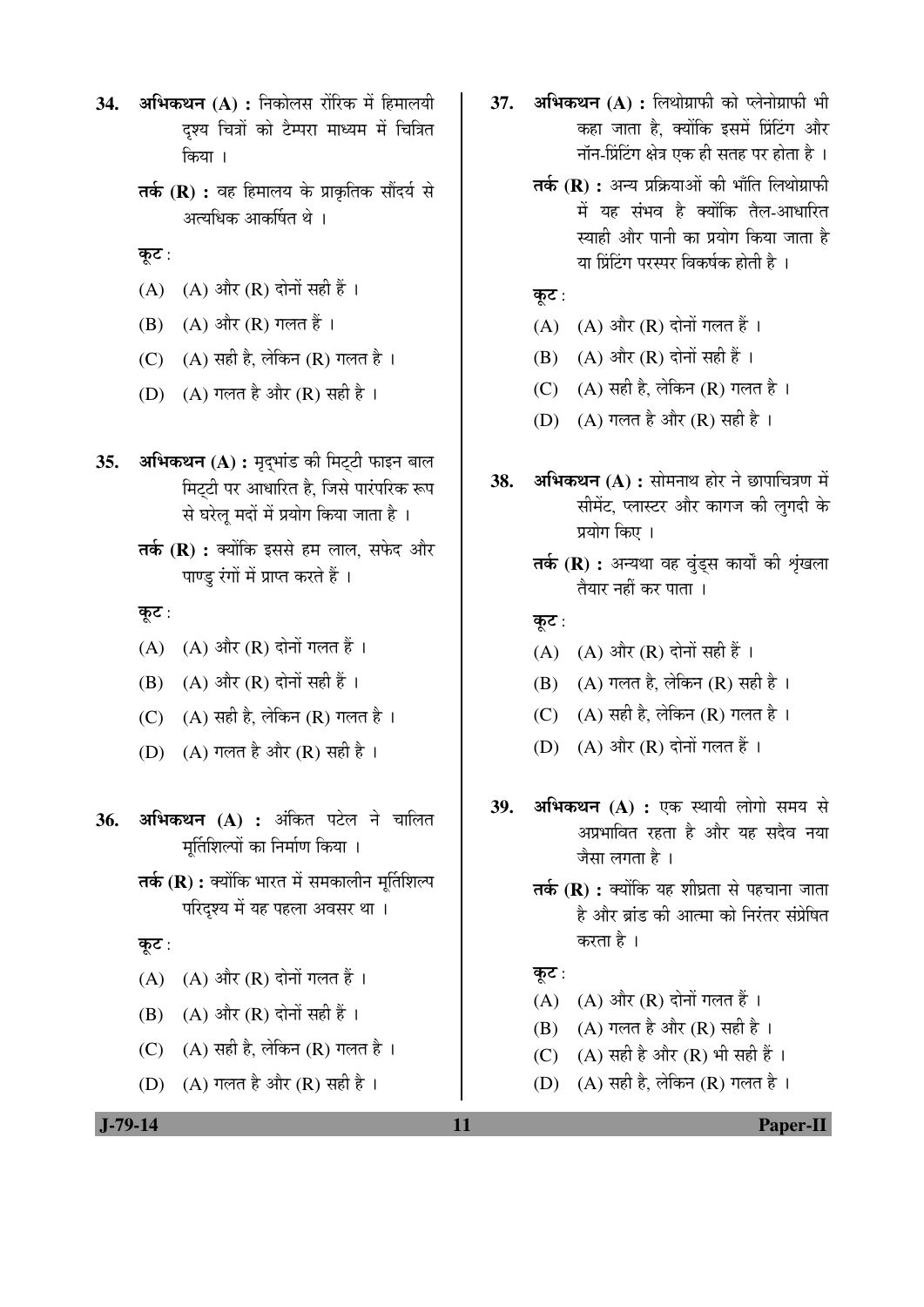| 40.             | <b>Assertion</b><br>(A)<br>Peacock,<br>$\ddot{\cdot}$<br>a   | 43. | Match the following:                                        |  |  |  |  |  |
|-----------------|--------------------------------------------------------------|-----|-------------------------------------------------------------|--|--|--|--|--|
|                 | wonderful show-off male of the                               |     | Time<br>a. Lotus<br>i.                                      |  |  |  |  |  |
|                 | blue peafowl, is the National<br>Bird of India.              |     |                                                             |  |  |  |  |  |
|                 | <b>Reason (R)</b> : That's why the widely                    |     | b. Kalas<br>Life<br>ii.                                     |  |  |  |  |  |
|                 | known Peacock logo<br>was                                    |     | iii. Well-being<br>c. Swastik                               |  |  |  |  |  |
|                 | adopted and used by National                                 |     |                                                             |  |  |  |  |  |
|                 | Broadcasting Company(NBC).                                   |     | d. Chakra<br>iv. Enlightenment                              |  |  |  |  |  |
|                 | <b>Codes:</b>                                                |     | $\mathbf b$<br>d<br>$\mathbf c$<br>a                        |  |  |  |  |  |
|                 | $(A)$ and $(R)$ both are correct<br>(A)                      |     | ii<br>iii<br>$(A)$ iv<br>$\mathbf{i}$                       |  |  |  |  |  |
|                 | $(A)$ and $(R)$ both are incorrect<br>(B)                    |     | iii<br>$\mathbf{i}$<br>$\mathbf{ii}$<br>$(B)$ iv            |  |  |  |  |  |
|                 | (C)<br>$(A)$ is correct but $(R)$ is                         |     | ii<br>iii<br>$\mathbf{i}$<br>$(C)$ iv                       |  |  |  |  |  |
|                 | incorrect                                                    |     | $\mathbf{i}$<br>ii<br>iii<br>$(D)$ iv                       |  |  |  |  |  |
|                 | $(A)$ is incorrect but $(R)$ is correct<br>(D)               |     |                                                             |  |  |  |  |  |
|                 |                                                              | 44. | Match the following:                                        |  |  |  |  |  |
| 41.             | Match the following:                                         |     | a. A. R. Chugtai<br>Three<br>i.<br>Women                    |  |  |  |  |  |
|                 | a. Dharmarajika<br>i. Sarnath                                |     | b. Rabindranath                                             |  |  |  |  |  |
|                 | Stupa                                                        |     | ii. Gloomy<br>Radhika<br>Tagore                             |  |  |  |  |  |
|                 | b. Brick Temple of ii Shunga                                 |     | iii. Maharastrian<br>c. Amrita Shergil                      |  |  |  |  |  |
|                 | Gupta period<br>Dynasty<br>c. Feroz Minar<br>iii. Bhitargaon |     | Woman                                                       |  |  |  |  |  |
|                 |                                                              |     | iv. Brooding<br>d. Raja Ravi                                |  |  |  |  |  |
|                 | d. Atala Masjid<br>iv. Malda                                 |     | Verma                                                       |  |  |  |  |  |
|                 | (Gaur)                                                       |     | $\mathbf b$<br>d<br>a<br>$\mathbf{C}$                       |  |  |  |  |  |
|                 | $\mathbf b$<br>d<br>a<br>$\mathbf{C}$                        |     | $\mathbf{i}$<br>$\mathbf{ii}$<br>$(A)$ iv<br>iii            |  |  |  |  |  |
|                 | $\mathbf{i}$<br>ii<br>iii<br>$(A)$ iv                        |     | iii<br>$\mathbf{i}$<br>ii<br>$(B)$ iv                       |  |  |  |  |  |
|                 | iii<br>$(B)$ ii<br>$\mathbf{i}$<br>iv                        |     | $\mathbf{ii}$<br>iii<br>$\mathbf{i}$<br>iv                  |  |  |  |  |  |
|                 | $\mathbf{ii}$<br>$(C)$ iii<br>$\mathbf{i}$<br>iv             |     | (C)                                                         |  |  |  |  |  |
|                 | ii<br>iii<br>$\mathbf{i}$<br>(D)<br>iv                       |     | iii<br>$(D)$ ii<br>$\mathbf{i}$<br>iv                       |  |  |  |  |  |
|                 |                                                              | 45. | Match the following:                                        |  |  |  |  |  |
| 42.             | Match the following:                                         |     | a. Ghadva<br>Tikam Garh<br>i.                               |  |  |  |  |  |
|                 | a. Gustav<br>i. Romanticism                                  |     | Sculpture                                                   |  |  |  |  |  |
|                 | Courbet                                                      |     | b. Bell<br>Metal<br>ii. Betul                               |  |  |  |  |  |
|                 | b. Francisco de<br>ii. Cubism                                |     | Sculpture                                                   |  |  |  |  |  |
|                 | Goya<br>c. Vladimir<br>iii Constructivism                    |     | c. Bhareva<br>iii. Bastar                                   |  |  |  |  |  |
|                 | Tatlin                                                       |     | Sculpture                                                   |  |  |  |  |  |
|                 | d. Alexander<br>iv. Realism                                  |     | d. Jhara<br>iv. Rai Garh                                    |  |  |  |  |  |
|                 | Archipenko                                                   |     | Sculpture                                                   |  |  |  |  |  |
|                 | $\mathbf b$<br>d<br>a<br>$\mathbf C$                         |     | $\mathbf b$<br>a<br>d<br>$\mathbf{C}$                       |  |  |  |  |  |
|                 | $\ddot{\mathbf{i}}$<br>$\mathbf{i}$<br>iii<br>$(A)$ iv       |     | $\overline{\mathbf{ii}}$<br>iii<br>$\mathbf{i}$<br>$(A)$ iv |  |  |  |  |  |
|                 | iii<br>ii<br>$\mathbf{i}$<br>$(B)$ iv                        |     | iii<br>$\overline{\mathbf{1}}$<br>$(B)$ iv<br>$\mathbf{i}$  |  |  |  |  |  |
|                 | $(C)$ iii<br>$\mathbf{i}$<br>iv<br>$\overline{\mathbf{u}}$   |     | iii<br>$\mathbf{ii}$<br>$\mathbf{i}$<br>$(C)$ iv            |  |  |  |  |  |
|                 | ii<br>iii<br>$(D)$ iv<br>$\mathbf{i}$                        |     | ii<br>iii<br>$\mathbf{i}$<br>$(D)$ iv                       |  |  |  |  |  |
| <b>Paper-II</b> |                                                              | 12  | $J - 79 - 14$                                               |  |  |  |  |  |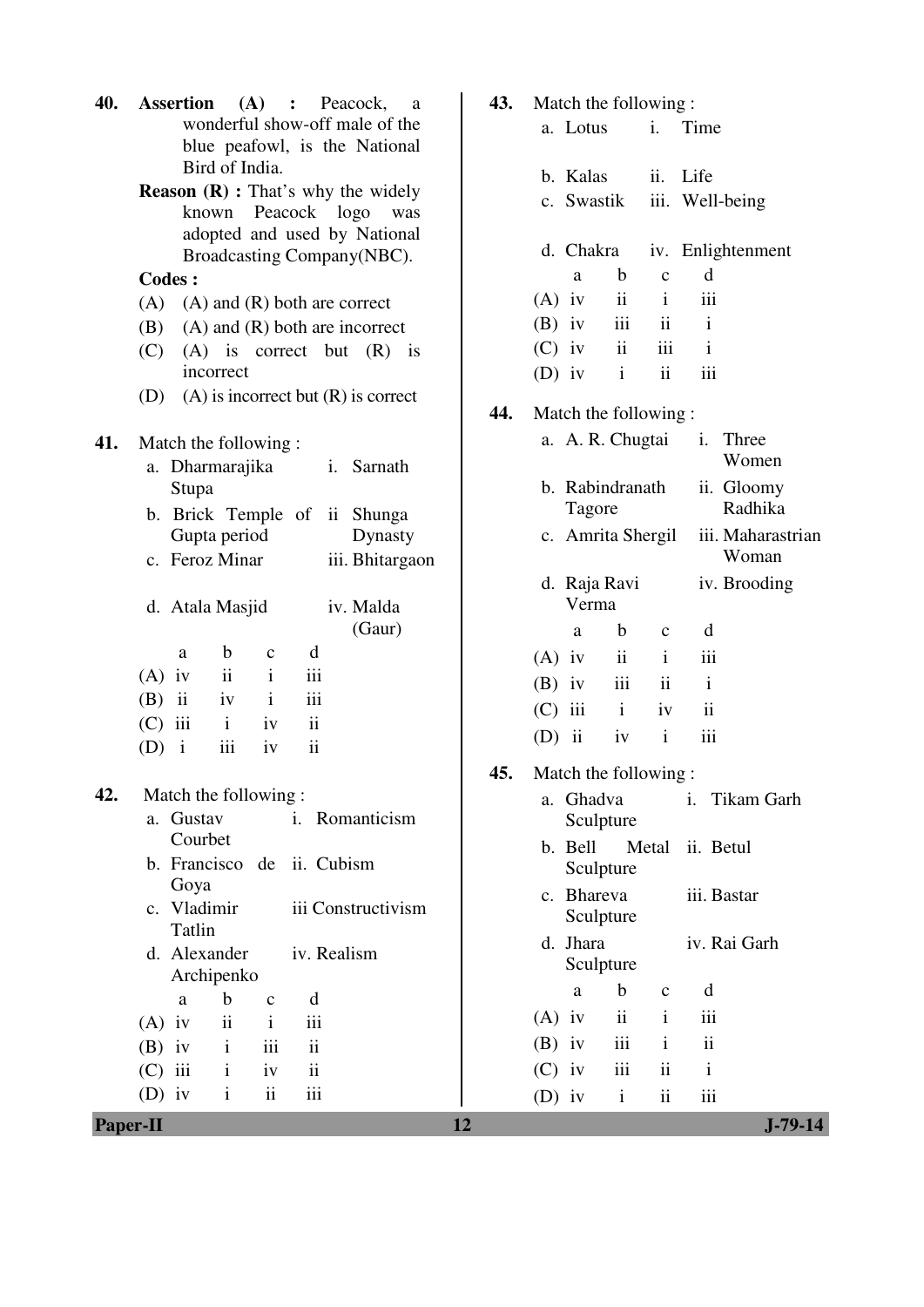| 40.       | अभिकथन (A) : नीले पक्षियों की प्रजाति में                   | 43. | निम्नलिखित को सुमेलित कीजिए:                        |                    |  |  |  |
|-----------|-------------------------------------------------------------|-----|-----------------------------------------------------|--------------------|--|--|--|
|           | पुरुषत्व का प्रतीक मयूर भारत का राष्ट्रीय<br>पक्षी है ।     |     | a. कमल                                              | i. समय             |  |  |  |
|           | तर्क (R) : इसीलिए सर्वविदित मयूर का लोगो                    |     | b. कलश                                              | ii जीवन            |  |  |  |
|           | राष्ट्रीय प्रसारण कंपनी (एन बी सी) ने                       |     | c. स्वस्तिक                                         | iii. खुशहाली       |  |  |  |
|           | अंगीकृत करके प्रयोग किया था।                                |     | d. चक्र                                             | iv. प्रबोधन        |  |  |  |
|           | कूट :                                                       |     | $\mathbf b$<br>$\mathbf c$<br>a                     | d                  |  |  |  |
|           | $(A)$ और $(R)$ दोनों सही हैं।<br>(A)                        |     | $\overline{\mathbf{u}}$<br>$\mathbf{i}$<br>$(A)$ iv | iii                |  |  |  |
|           | $(A)$ और $(R)$ दोनों गलत हैं।<br>(B)                        |     | iii<br>$\overline{\mathbf{ii}}$<br>$(B)$ iv         | $\mathbf{i}$       |  |  |  |
|           | (A) सही है, लेकिन (R) गलत है।<br>(C)                        |     | $\rm ii$<br>iii<br>$(C)$ iv                         | $\mathbf{i}$       |  |  |  |
|           | $(A)$ गलत है, लेकिन $(R)$ सही है।<br>(D)                    |     | $\ddot{\mathbf{i}}$<br>$(D)$ iv<br>$\mathbf{i}$     | iii                |  |  |  |
| 41.       | निम्नलिखित को सुमेलित कीजिए:                                | 44. | निम्नलिखित को सुमेलित कीजिए:                        |                    |  |  |  |
|           | a.  धर्मराजिका स्तूप<br>i. सारनाथ                           |     | a.  ए.आर. चुगताई                                    | i. श्री वुमेन      |  |  |  |
|           | b. गुप्त काल का ईंट ii शुंग वंश                             |     | b.  रबिन्द्रनाथ टैगोर                               | ii ग्लूमी राधिका   |  |  |  |
|           | का मंदिर                                                    |     | c.  अमृता शेरगिल                                    | iii. महाराष्ट्रियन |  |  |  |
|           | c. फिरोज़ मीनार<br>iii. भीतरगांव                            |     |                                                     | वुमेन              |  |  |  |
|           | d. अताला मस्जिद<br>iv. माल्दा (गौर)                         |     | d.  राजा रवि वर्मा                                  | iv. बूडिंग         |  |  |  |
|           | $\mathbf b$<br>d<br>a<br>$\mathbf C$                        |     | $\mathbf b$<br>$\mathbf c$<br>a                     | d                  |  |  |  |
|           | $\overline{\mathbf{u}}$<br>iii<br>$(A)$ iv<br>$\mathbf{i}$  |     | $\rm ii$<br>$(A)$ iv<br>$\mathbf{i}$                | iii                |  |  |  |
|           | $(B)$ ii<br>iii<br>$\mathbf{i}$<br>iv                       |     | iii<br>$\overline{\mathbf{u}}$<br>$(B)$ iv          | $\mathbf{i}$       |  |  |  |
|           | $\overline{\mathbf{ii}}$<br>$(C)$ iii<br>$\mathbf{i}$<br>iv |     | $(C)$ iii<br>$\mathbf{i}$<br>iv                     | $\mathbf{ii}$      |  |  |  |
|           | iii<br>$\ddot{\rm n}$<br>$(D)$ i<br>iv                      |     | $(D)$ ii<br>iv<br>$\mathbf{i}$                      | iii                |  |  |  |
| 42.       | निम्नलिखित को सुमेलित कीजिए :                               | 45. | निम्नलिखित को सुमेलित कीजिए:                        |                    |  |  |  |
|           | a. गुस्तव कार्बेट          i.   रोमांसवाद                   |     | a.  घडवा मूर्तिकला         i.   टीकम गढ़            |                    |  |  |  |
|           | b. फ्रांसिस्को डि गोया ii घनवाद                             |     | b.  वेल धातु मूर्तिकला                              | ii बेतूल           |  |  |  |
|           | c. व्लाडिमिर टैटलीन iii. रचनावाद                            |     | c. भारेवा मूर्तिकला       iii. बस्तर                |                    |  |  |  |
|           | d. एलेक्जेंडर अर्चिपेंको iv. यथार्थवाद                      |     | d.  झाड़ा मूर्तिकला                                 | iv. रायगढ़         |  |  |  |
|           | d<br>$\mathbf b$<br>$\mathbf{C}$<br>a                       |     | $\mathbf b$<br>$\mathbf c$<br>a                     | d                  |  |  |  |
|           | $\mathbf{ii}$<br>$\mathbf{i}$<br>$(A)$ iv<br>iii            |     | ii<br>$\mathbf{i}$<br>$(A)$ iv                      | iii                |  |  |  |
|           | iii<br>$\mathbf{i}$<br>$\overline{\mathbf{u}}$<br>$(B)$ iv  |     | $\,$ iii<br>$\mathbf{i}$<br>$(B)$ iv                | ii                 |  |  |  |
|           | $(C)$ iii<br>ii<br>$\mathbf{i}$<br>iv                       |     | iii<br>$(C)$ iv<br>ii                               | $\mathbf{i}$       |  |  |  |
|           | $\mathbf{ii}$<br>$(D)$ iv<br>$\mathbf{i}$<br>iii            |     | (D) iv $i$<br>$\overline{\mathbf{u}}$               | iii                |  |  |  |
| $J-79-14$ |                                                             | 13  |                                                     | Paper-II           |  |  |  |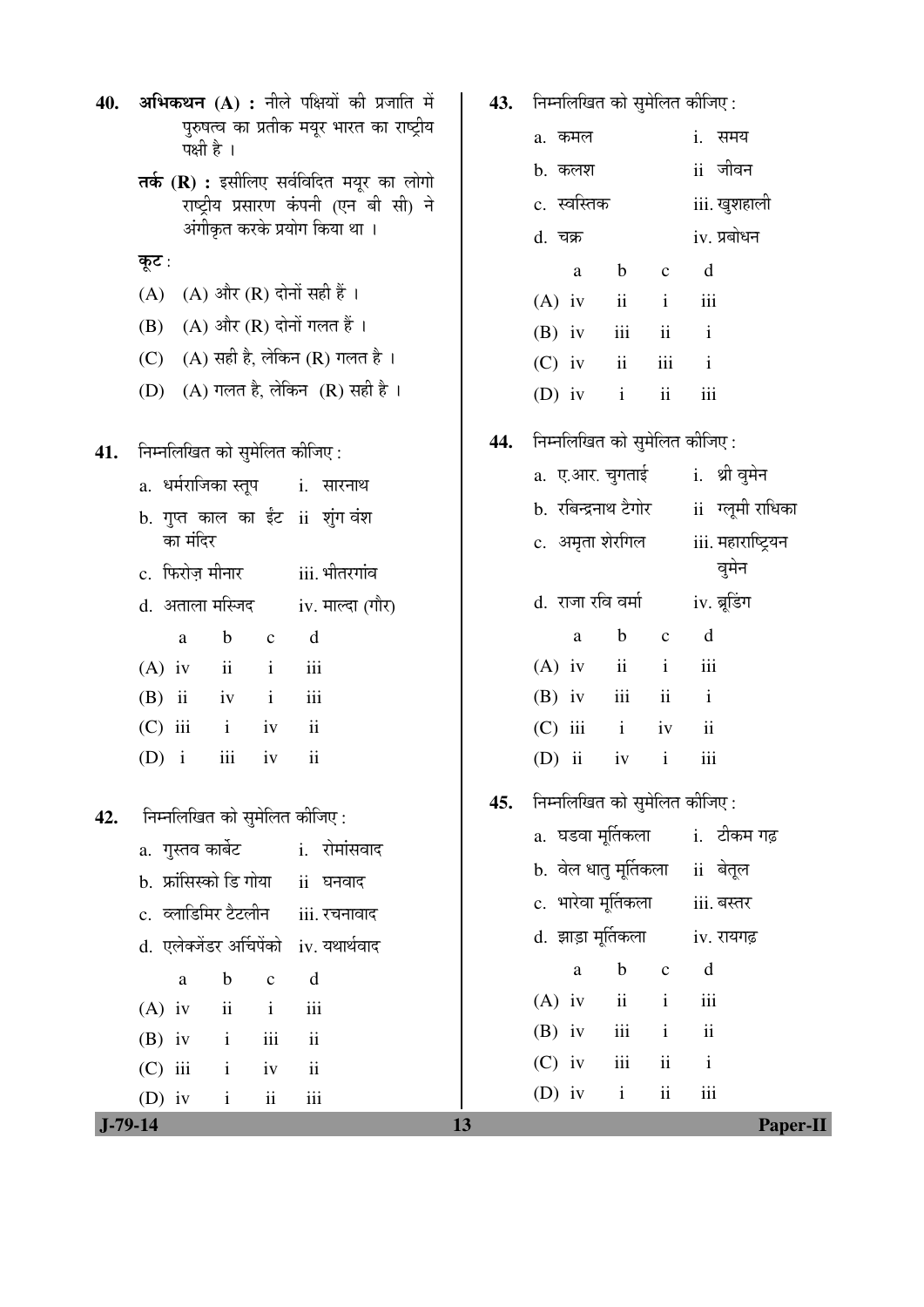| 46. | Match the following:                   |                         |                          |                           |                                    | 49.<br>Match the following: |           |                              |                                                     |                                                     |                  |                          |                         |                              |        |
|-----|----------------------------------------|-------------------------|--------------------------|---------------------------|------------------------------------|-----------------------------|-----------|------------------------------|-----------------------------------------------------|-----------------------------------------------------|------------------|--------------------------|-------------------------|------------------------------|--------|
|     |                                        | a. Wedging              |                          |                           | Graphic<br>i.                      |                             |           |                              |                                                     |                                                     | a. Ian Lenica    |                          | i.                      | Poster of Bob                |        |
|     |                                        | b. Zinc                 |                          |                           | ii. Ceramics                       |                             |           |                              |                                                     |                                                     |                  |                          |                         | Dylan,<br>popular            | folk   |
|     |                                        |                         | c. Wood dust             |                           | iii. Sculpture                     |                             |           |                              |                                                     |                                                     |                  |                          |                         | singer                       |        |
|     |                                        | d. Iron                 |                          |                           | iv. Mould                          |                             |           |                              |                                                     |                                                     | b. Milton Glaser |                          |                         | ii. The Man with             |        |
|     |                                        | a                       | $\mathbf b$              | $\mathbf C$               | $\mathbf d$                        |                             |           |                              |                                                     |                                                     |                  |                          | the                     | Arm                          | Golden |
|     | (A)                                    | ii                      | iv                       | $\mathbf{i}$              | iii                                |                             |           |                              |                                                     |                                                     | c. Herv Lubalin  |                          | iii. Cover              |                              | of     |
|     | (B)                                    | $\overline{\mathbf{u}}$ | $\mathbf{i}$             | iv                        | iii                                |                             |           |                              |                                                     |                                                     |                  |                          |                         | 'Eros', Marlin               |        |
|     | (C)                                    | iii                     | $\mathbf{i}$             | iv                        | $\overline{\textbf{1}}\textbf{1}$  |                             |           |                              |                                                     |                                                     |                  |                          |                         | Monroe<br>model              | as     |
|     |                                        | $(D)$ iv                | $\mathbf{i}$             | ii                        | iii                                |                             |           |                              |                                                     | d. Saul Bass                                        |                  |                          |                         | iv. Warsaw                   |        |
| 47. |                                        |                         | Match the following:     |                           |                                    |                             |           |                              |                                                     |                                                     |                  |                          |                         | poster<br>biennale           |        |
|     |                                        | a. Mesh                 |                          |                           | $\mathbf{i}$ .<br>Machine          |                             |           |                              |                                                     | $\rm{a}$                                            | $\mathbf b$      | $\mathbf{C}$             | d                       |                              |        |
|     |                                        | b. Platen               |                          |                           |                                    | ii. Print making            |           |                              | $(A)$ iv                                            |                                                     | ii               | $\mathbf{i}$             | iii                     |                              |        |
|     |                                        | c. Roulette             |                          |                           | iii. Litho                         |                             |           |                              | $(B)$ iv                                            |                                                     | $\mathbf{i}$     | iii                      | $\overline{\mathbf{u}}$ |                              |        |
|     |                                        | d. Brayer               |                          |                           | iv. Silk Screen                    |                             |           |                              | $(C)$ iii                                           |                                                     | $\mathbf{i}$     | iv                       | ii                      |                              |        |
|     |                                        | a                       | $\mathbf b$              | $\mathbf C$               | d                                  |                             |           |                              | $(D)$ iv                                            |                                                     | $\mathbf{i}$     | $\overline{\textbf{ii}}$ | iii                     |                              |        |
|     | $(A)$ iv                               |                         | $\overline{\textbf{ii}}$ | $\mathbf{i}$              | iii                                |                             |           |                              |                                                     |                                                     |                  |                          |                         |                              |        |
|     | $(B)$ iv                               |                         | iii                      | $\mathbf{ii}$             | $\mathbf{i}$                       |                             |           | 50.                          |                                                     |                                                     |                  |                          |                         |                              |        |
|     | (C)                                    | iii                     | $\mathbf{i}$             | iv                        | $\overline{\mathbf{u}}$            |                             |           |                              | Match the trends with the respective<br>designers : |                                                     |                  |                          |                         |                              |        |
|     |                                        | $(D)$ iv                | $\mathbf{i}$             | ii                        | iii                                |                             |           |                              |                                                     | Cubist i. Gene<br>a. Post<br>pictorial<br>modernism |                  |                          |                         | Federico                     |        |
| 48. |                                        |                         | Match the following:     |                           |                                    |                             | b. French |                              |                                                     | Art ii. Army                                        |                  |                          |                         |                              |        |
|     |                                        | a. Rupee<br>symbol      |                          |                           | Krishna<br>$\mathbf{i}$ .<br>Reddy |                             |           | Nouveau                      |                                                     |                                                     |                  | Hofmann                  |                         |                              |        |
|     |                                        |                         | b. Oleograph             |                           |                                    | ii. Udai Kumar              |           |                              |                                                     | c. New                                              | Movement         | <b>Swiss</b>             |                         | iii. T. Alexander<br>Steilen |        |
|     |                                        | c. Tempera              |                          |                           |                                    | iii. Jamini Roy             |           |                              |                                                     | d. American                                         |                  |                          | iv. A. M.               |                              |        |
|     |                                        | d. Print Making         |                          | Ravi<br>iv. Raja<br>Verma |                                    |                             |           | typographic<br>Expressionism |                                                     |                                                     | Cassandre        |                          |                         |                              |        |
|     |                                        | $\mathbf a$             | $\mathbf b$              | $\mathbf C$               | d                                  |                             |           |                              |                                                     | $\mathbf{a}$                                        | $\mathbf b$      | $\mathbf{C}$             | d                       |                              |        |
|     | $(A)$ iv                               |                         | $\overline{\mathbf{u}}$  | $\mathbf{i}$              | iii                                |                             |           |                              | $(A)$ i                                             |                                                     | iii              | iv                       | $\overline{\mathbf{u}}$ |                              |        |
|     |                                        | $(B)$ iv                | iii                      | $\rm ii$                  | $\mathbf{i}$                       |                             |           |                              | $(B)$ iii                                           |                                                     | iv               | $\rm ii$                 | $\mathbf{i}$            |                              |        |
|     | $(C)$ ii                               |                         | iv                       | iii                       | $\mathbf{i}$                       |                             |           |                              | $(C)$ iv                                            |                                                     | iii              | $\mathbf{ii}$            | $\mathbf{i}$            |                              |        |
|     |                                        | $(D)$ iv                | $\mathbf{i}$             | $\rm ii$                  | iii                                |                             |           |                              | $(D)$ iv                                            |                                                     | $\mathbf{i}$     | $\rm ii$                 | iii                     |                              |        |
|     | <b>Paper-II</b><br>14<br>$J - 79 - 14$ |                         |                          |                           |                                    |                             |           |                              |                                                     |                                                     |                  |                          |                         |                              |        |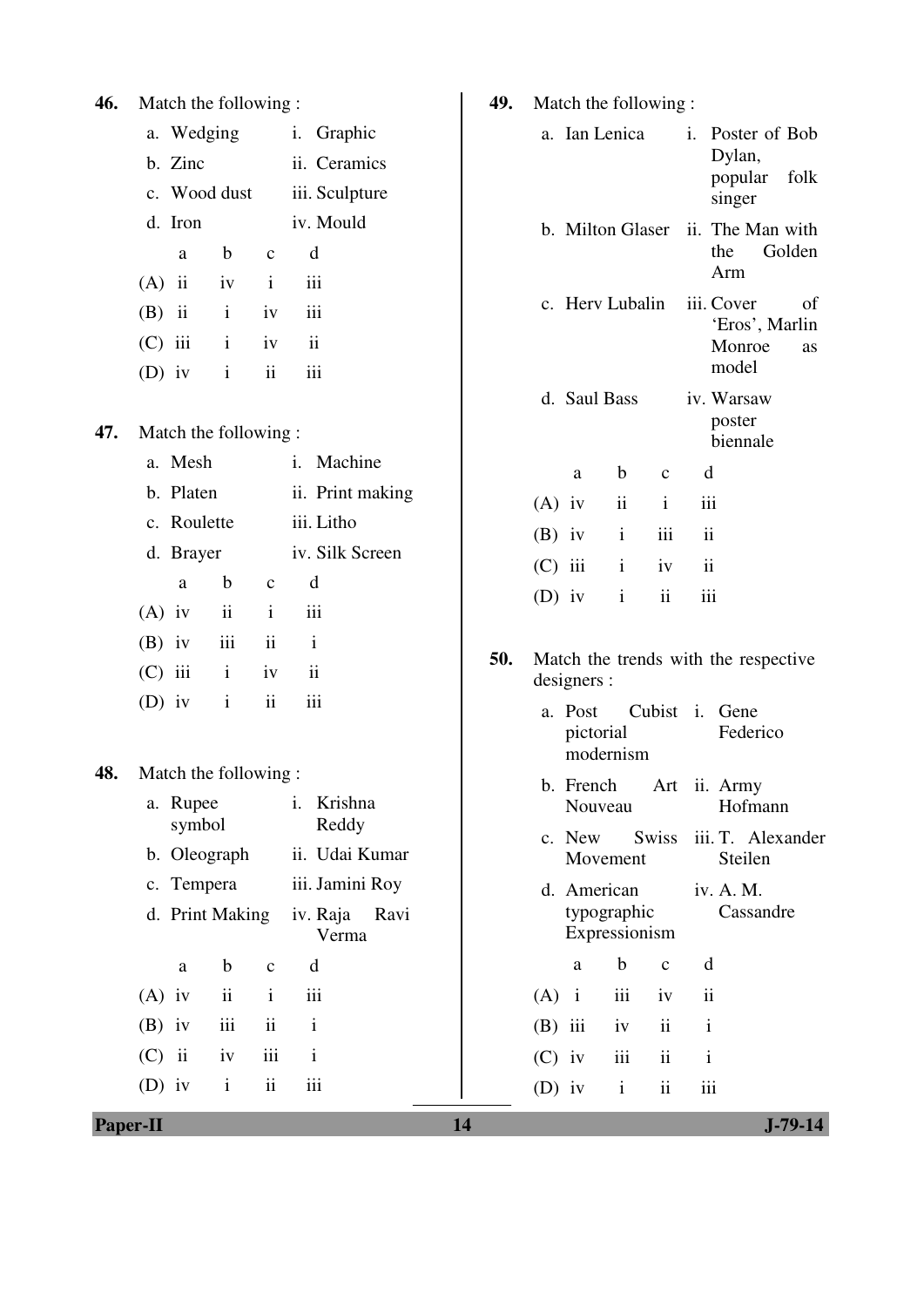| 46. | निम्नलिखित को सुमेलित कीजिए:                                         |                    |     | 49. निम्नलिखित को सुमेलित कीजिए:                                                  |
|-----|----------------------------------------------------------------------|--------------------|-----|-----------------------------------------------------------------------------------|
|     | a. वेजिंग                                                            | i. ग्राफिक         |     | a. आयन लेनिका   i.  बॉब<br>दुयालन                                                 |
|     | b. जिंक                                                              | ii सिरेमिक्स       |     | पोस्टर, प्रसिद्ध लोक                                                              |
|     | c. वुड डस्ट                                                          | iii. मूर्तिकला     |     | गायक                                                                              |
|     | d. लौह                                                               | iv. मोल्ड          |     | b. मिल्टन ग्लासर ii द मैन विद द                                                   |
|     | $\mathbf b$<br>$\mathbf c$<br>$\mathbf{a}$                           | d                  |     | गोल्डन आर्म                                                                       |
|     | $(A)$ ii<br>$\mathbf{i}$<br>iv                                       | iii                |     | c. हर्व ल्यूवालिन iii. कवर ऑफ ईरॉस,                                               |
|     | $(B)$ ii<br>$\,$ i<br>iv                                             | iii                |     | मालिन<br>मोनरो                                                                    |
|     | $(C)$ iii<br>$\mathbf{i}$<br>iv                                      | ii                 |     | मॉडल की भांति                                                                     |
|     | $\mathbf{ii}$<br>$(D)$ iv<br>$\mathbf{i}$                            | iii                |     | iv. वार्सा<br>d. सॉल बास<br>पोस्टर                                                |
|     |                                                                      |                    |     | द्विवार्षिकी                                                                      |
| 47. | निम्नलिखित को सुमेलित कीजिए:                                         |                    |     | $\mathbf d$<br>$\mathbf b$<br>$\mathbf{C}$<br>a<br>ii<br>$\,$ iii<br>$\mathbf{i}$ |
|     | a. मेश                                                               | <u>i.</u> मशीन     |     | $(A)$ iv<br>$\overline{\mathbf{u}}$<br>$\mathbf{i}$<br>iii<br>$(B)$ iv            |
|     | b. प्लेटेन                                                           | ii प्रिंट मेकिंग   |     | ii<br>$(C)$ iii<br>$\mathbf{i}$<br>iv                                             |
|     | c. राउलेट                                                            | iii. लिथो          |     | ii<br>iii<br>$\mathbf{i}$<br>$(D)$ iv                                             |
|     | d. ब्रेयर                                                            | iv. सिल्क स्क्रीन  |     |                                                                                   |
|     | $\mathbf b$<br>$\mathbf{C}$<br>$\rm{a}$                              | d                  | 50. | निम्नलिखित प्रवृत्तियों को संबंधित डिजाइनरों से                                   |
|     | $\ddot{\rm n}$<br>$\mathbf{i}$<br>$(A)$ iv                           | iii                |     | सुमेलित कीजिए :                                                                   |
|     | $\rm ii$<br>iii<br>$(B)$ iv                                          | $\mathbf{i}$       |     | घनवादी i. जेने फेडरिको<br>a. उत्तर                                                |
|     | $(C)$ iii<br>$\mathbf{i}$<br>iv                                      | ii                 |     | पिक्टोरियल                                                                        |
|     | $\rm ii$<br>$\mathbf{i}$<br>$(D)$ iv                                 | iii                |     | मार्डनिज्म                                                                        |
|     |                                                                      |                    |     | b. फ्रेंच आर्ट नूवो ii आर्मी हॉफमैन                                               |
| 48. | निम्नलिखित को सुमेलित कीजिए:                                         |                    |     | c. न्यू स्विस मूवमेंट iii. टी. एलेक्जेंडर                                         |
|     | a. रुपये का प्रतीक  कृष्ण रेड्डी                                     |                    |     | स्टालिन                                                                           |
|     | b. तैलचित्र                                                          | ii) उदय कुमार      |     | d. अमेरिकन<br>iv. ए.एम. कसेंडर                                                    |
|     | c. टेंपरा                                                            | iii. जामिनि रॉय    |     | टाइपोग्राफिक<br>एक्सप्रेशनिज्म                                                    |
|     | d. प्रिंटिंग मेकिंग                                                  | iv. राजा रवि वर्मा |     | $\mathbf b$<br>d<br>$\mathbf a$                                                   |
|     | $\mathbf b$<br>$\rm{a}$<br>$(A)$ iv<br>$\mathbf{ii}$<br>$\mathbf{i}$ | $c \, d$<br>iii    |     | $\mathbf c$<br>iii<br>$\ddot{\rm n}$<br>$(A)$ i<br>iv                             |
|     | $\ddot{\mathbf{i}}$<br>iii<br>$(B)$ iv                               | $\mathbf{i}$       |     | $(B)$ iii<br>ii<br>$\mathbf{i}$<br>iv                                             |
|     | iii<br>$(C)$ ii<br>iv                                                | $\mathbf{i}$       |     | $(C)$ iv<br>iii<br>ii<br>$\mathbf{i}$                                             |
|     | $\ddot{\rm n}$<br>$(D)$ iv<br>$\rm i$                                | $\rm iii$          |     | (D) iv $i$<br>ii<br>iii                                                           |
|     |                                                                      |                    |     |                                                                                   |

 **J-79-14 15 Paper-II**